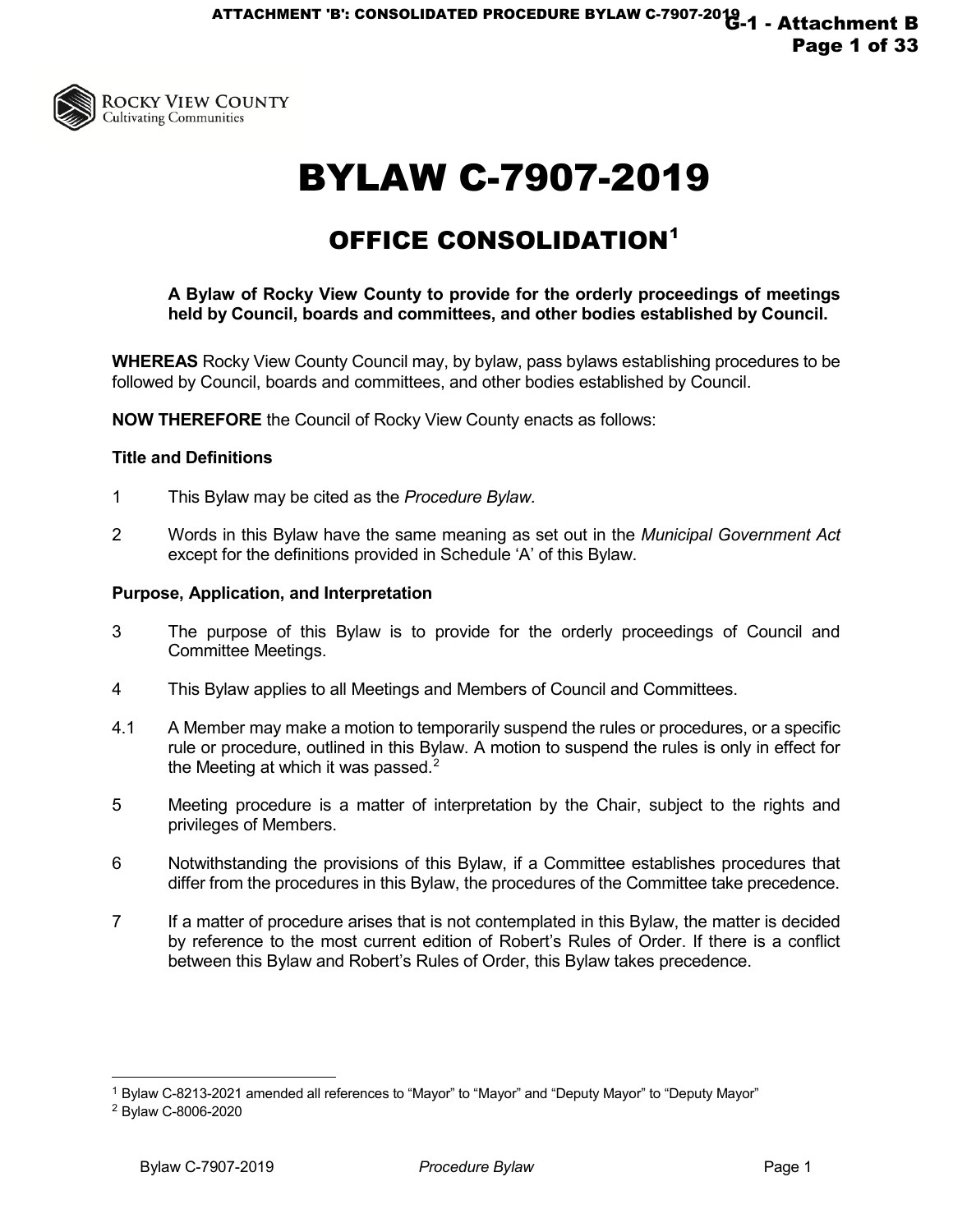# **Mayor, Deputy Mayor, and Acting Chair**

- 8 When sitting as the Chair, the Mayor:
	- (1) presides over all Council Meetings when in attendance unless otherwise provided for in this Bylaw;
	- (2) presides over the conduct at Council Meetings, including preserving good order and decorum, ruling on Points of Order, responding to Points of Procedure, and deciding on all procedural questions, subject to an appeal of a ruling made by the Chair;
	- (3) manages and facilitates the orderly queuing of speakers, including Councillors, Administration, and members of the public;
	- (4) ensures that each Councillor who wishes to speak on a debatable motion is provided the opportunity to do so;
	- (5) when wishing to participate in the debate on a question or motion properly before the meeting, the Mayor has all the same rights and is subject to the same restrictions, as to participate in debate, as all other Councillors, except when the matter is specifically within the Mayor's division. Should the Mayor wish to join in debate or make a motion on an item that deals specifically with the Mayor's division, the Mayor shall:
		- (a) request that the Deputy Mayor or another Councillor assume the position of Chair for the duration of that matter; and
		- (b) reassume the position of Chair when consideration of the matter is complete;
	- (6) opens Council Meetings and may call for recesses or for the meeting to stand at ease without requiring a motion.
- 9 The Deputy Mayor:
	- (1) presides as the Chair over Council Meetings when the Mayor is absent or unable to perform the duties of the Chair and has all the same powers and responsibilities under this Bylaw; and
	- (2) presides over all Council Meetings when the Mayor participates in the Meeting by electronic means.
- 10 An Acting Chair presides over Council Meetings when both the Mayor and Deputy Mayor are unable to perform the duties of the Chair and the Acting Chair has all the same powers and responsibilities under this Bylaw.
	- (1) An Acting Chair is chosen by a resolution passed by the Councillors present at the Meeting.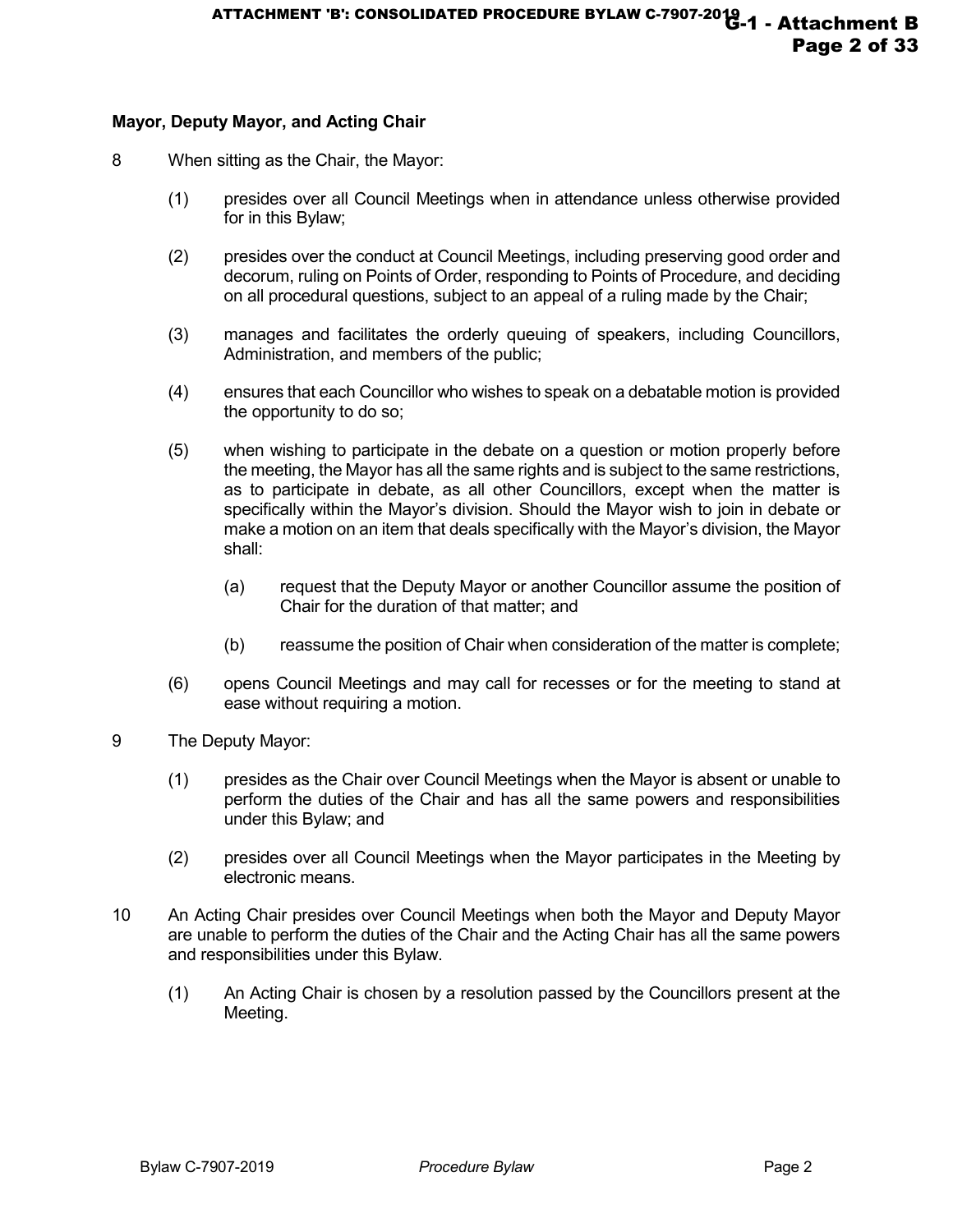- 10.1 The term of appoint for the Mayor is for two years and will not extend beyond the term of office of that person as Councillor.<sup>[3](#page-2-0)</sup>
- 10.2 The term of appointment for the Deputy Mayor is for one year and will not extend beyond the term of office of that person as a Councillor. There must only be one Councillor appointed as Deputy Mayor at a time and the position of Deputy Mayor must be filled at all times. $4$

#### **Challenge to a Ruling of the Chair**

- 11 Any Member may challenge a ruling or decision of the Chair on a Point of Order or a Point of Privilege. If a ruling or decision is challenged, the Chair must briefly state the reason for their decision and then put to the Members the question of whether to uphold or overturn the ruling or decision.
- 12 The Members decide on the question by voting on whether to uphold or overturn the ruling or decision of the Chair without debate. The decision of the Members is final.
- 13 Challenges to a ruling of the Chair are not recorded in the Meeting Minutes.

#### **Meetings**

#### Organizational Meetings

- 14 Council holds an annual Organizational Meeting pursuant to the *Municipal Government Act* for the purpose of appointing, as required, the Mayor and Deputy Mayor, establishing Council and Committee Meeting dates, appointing Members to Committees, and any other business included on or added to the Organizational Meeting Agenda.<sup>[5](#page-2-2)</sup>
- 15 At Organizational Meetings, Council:
	- (1) Appoints the Mayor for the ensuring two years and Deputy Mayor for the ensuing year, as required;<sup>[6](#page-2-3)</sup>
	- (2) Establishes the dates and times for regular Council and Committee Meetings as required;
	- (3) Makes Committee appointments as required, including appointments for member at large positions and Chair and Vice Chair positions;
		- $(a)$  repealed<sup>[7](#page-2-4)</sup>
	- (4) Conducts any other business included on or added to the Organizational Meeting Agenda.

<span id="page-2-0"></span><sup>3</sup> Bylaw C-8213-2021

<span id="page-2-1"></span><sup>4</sup> Bylaw C-8213-2021

<span id="page-2-2"></span><sup>5</sup> Bylaw C-8213-2021

<span id="page-2-3"></span><sup>6</sup> Bylaw C-8213-2021

<span id="page-2-4"></span><sup>7</sup> Bylaw C-8212-2021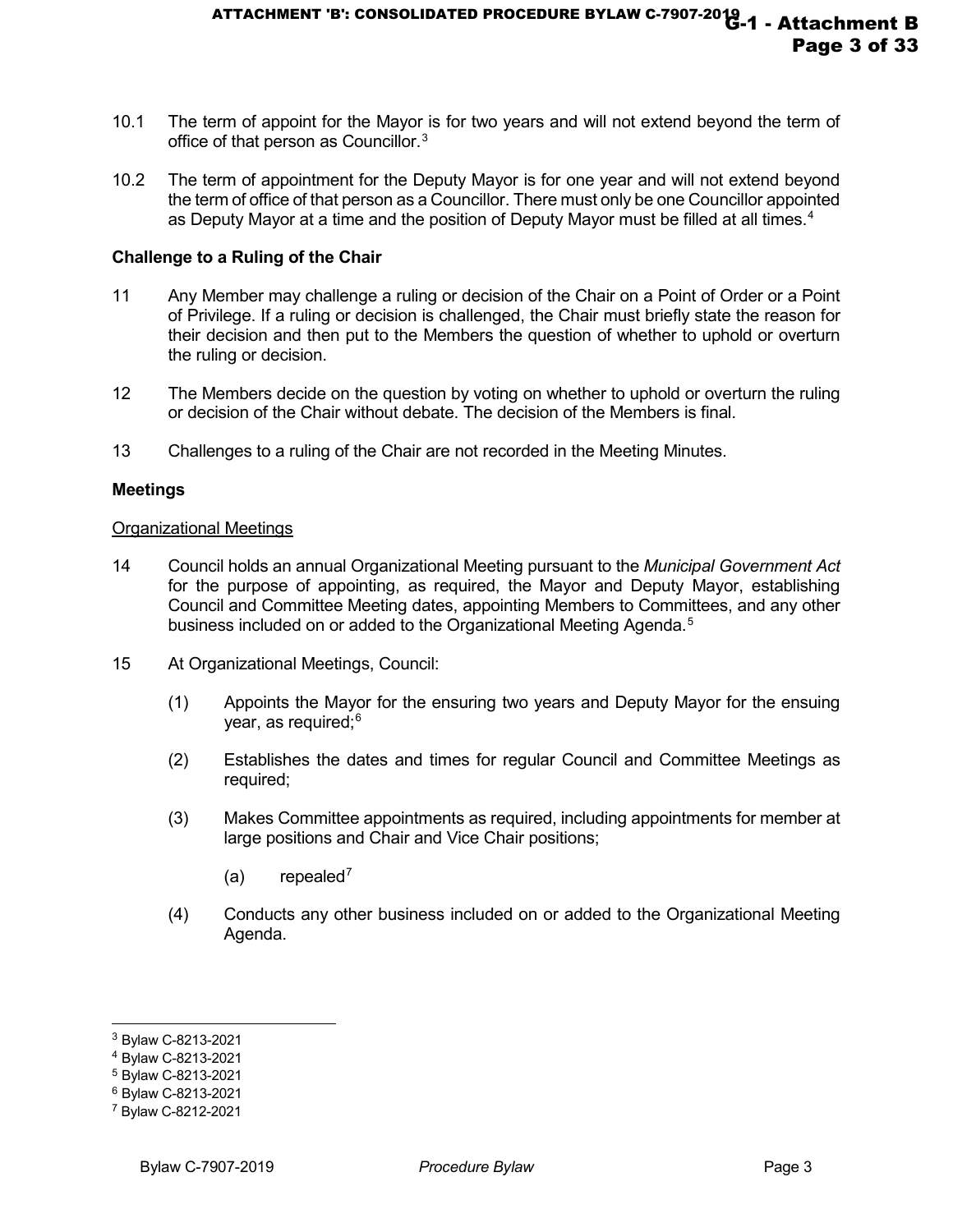- 16 During Organizational Meetings:
	- (1) The Chief Administrative Officer calls the Meeting to order, presides over the appointment of the Mayor, and administers Oaths of Office; and
	- (2) Once elected, the Mayor presides over the appointment of the Deputy Mayor and all subsequent business on the Organizational Meeting Agenda.<sup>[8](#page-3-0)</sup>
- 17 During the appointment of the Mayor and Deputy Mayor, the following procedures apply:
	- (1) If only one nomination is received for the position of Mayor or Deputy Mayor, the nominee will be appointed by acclamation; or
	- (2) If more than one nomination is received for the position of Mayor or Deputy Mayor, a vote by secret ballot will be conducted using the following exhaustive ballot procedure:<sup>[9](#page-3-1)</sup>
		- (a) If no Councillor receives a Clear Majority of votes on the first ballot, the Councillor who received the least number of votes is dropped from the ballot and a subsequent ballot is conducted;
		- (b) On any subsequent ballots, the Councillor who receives the least number of votes is dropped from the ballot until a Councillor receives a Clear Majority of votes.
- 18 Committee appointments may be made by resolution or, if a vote is required, by an election using secret ballot and the exhaustive ballot procedure established in section 17 of this Bylaw.
- 19 All ballots for elections conducted at the Organizational Meeting are destroyed after the Meeting is adjourned.

#### Regular Council Meetings

- 20 At the annual Organizational Meeting, Council establishes the dates and times of regular Council Meetings for the ensuing year.
	- (1) Council may from time to time establish other Council Meeting dates and times by resolution.
- 21 Councillors sit in order of their electoral division, other than the Mayor and Deputy Mayor, with any seating changes subject to approval from the Mayor.

#### Special Council Meetings

22 Special Council Meetings may be called in accordance with the *Municipal Government Act*.

<span id="page-3-0"></span><sup>8</sup> Bylaw C-8213-2021

<span id="page-3-1"></span><sup>9</sup> Bylaw C-8213-2021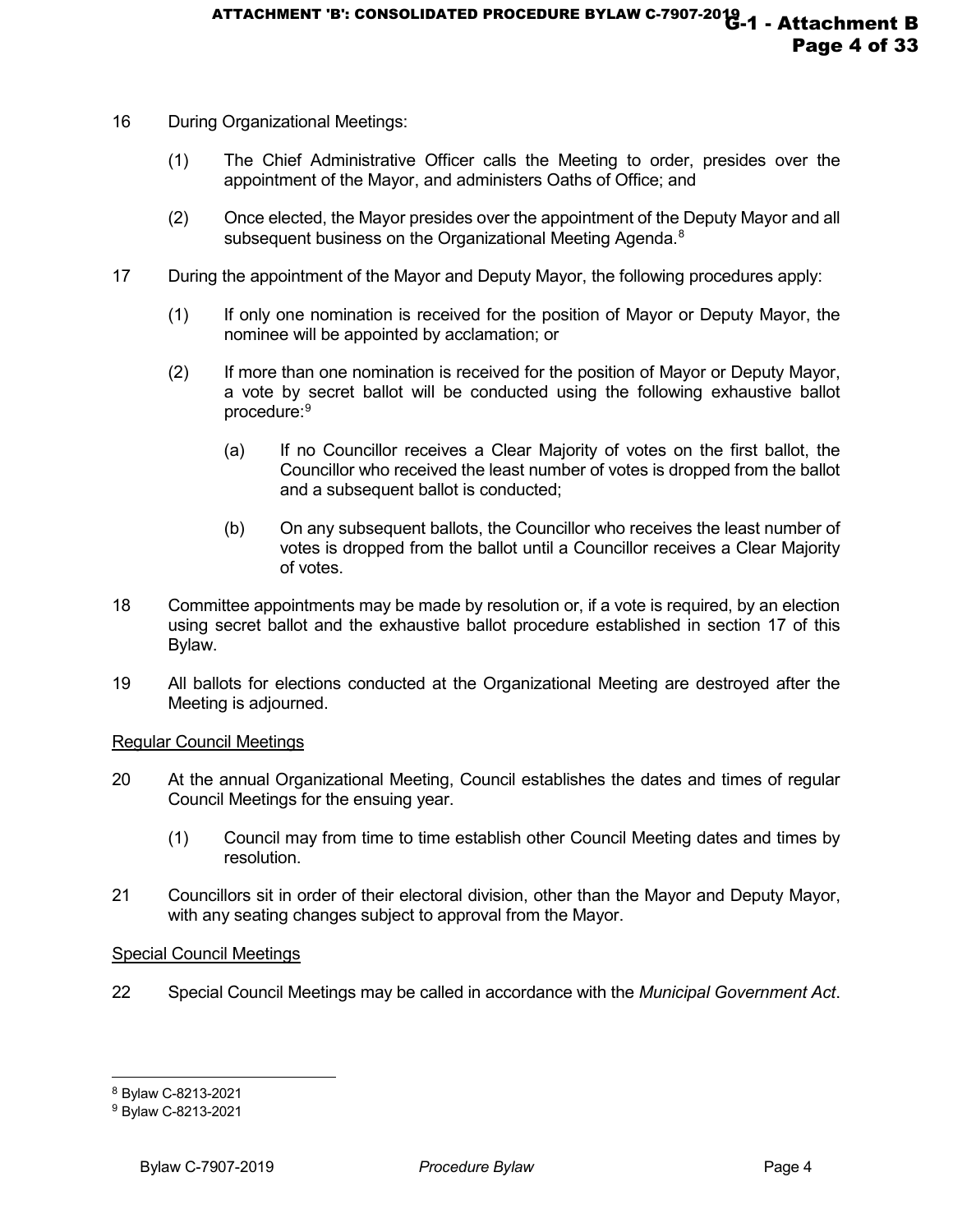# Closed Sessions

- 23 Council or a Committee may hold all or part of a Meeting in a Closed Session in accordance with the *Municipal Government Act* and the *Freedom of Information and Protection of Privacy Act.*
- 24 Resolutions cannot be passed by Council or a Committee during a Closed Session except for a resolution to revert back to an open Meeting.
- 25 Information presented and any discussion occurring during a Closed Session must be held in confidence by those in attendance during the Closed Session.
- 25.1 Members must not bring electronic devices into Closed Sessions, and Members must not record, take notes, or otherwise document Closed Session proceedings.<sup>[10](#page-4-0)</sup>
- 26 Closed Sessions are chaired by the Mayor in the case of Council and by the Chair in the case of a Committee.
- 27 Closed Sessions shall include all members as long as the member has not abstained from the matter under discussion or is not required to abstain from participating in the matter under discussion.
- 28 Council or a Committee, as it considers appropriate, may allow other persons to attend Closed Sessions. When other persons attend Closed Sessions, the meeting minutes shall record the names of those persons and the reason for their attendance.
- 29 After the Closed Meeting discussions are completed, any members of the public who are present outside the meeting room must be notified that the rest of the meeting is now open to the public, and that reasonable notice must be given for those members of the public to return to the meeting before it continues. [11](#page-4-1)

#### Meetings through Electronic Means

- 30 Council or Committee Meetings may be conducted through electronic means, or a Member may participate in a Meeting through electronic means, in accordance with the *Municipal Government Act*.
- 31 Closed Sessions cannot be conducted through electronic means, and Members participating in a Meeting through electronic means cannot participate in any Closed Sessions held at that Meeting but are required to vote on a matter put to a vote at the meeting unless the Member is required or permitted to abstain from voting under this or any other enactment.
- 32 A Member may participate in a Council or Committee Meeting through electronic means if:
	- (1) the Member is in a location outside of Rocky View County for any reason;

<span id="page-4-0"></span><sup>10</sup> Bylaw C-8006-2020

<span id="page-4-1"></span><sup>11</sup> Bylaw C-8006-2020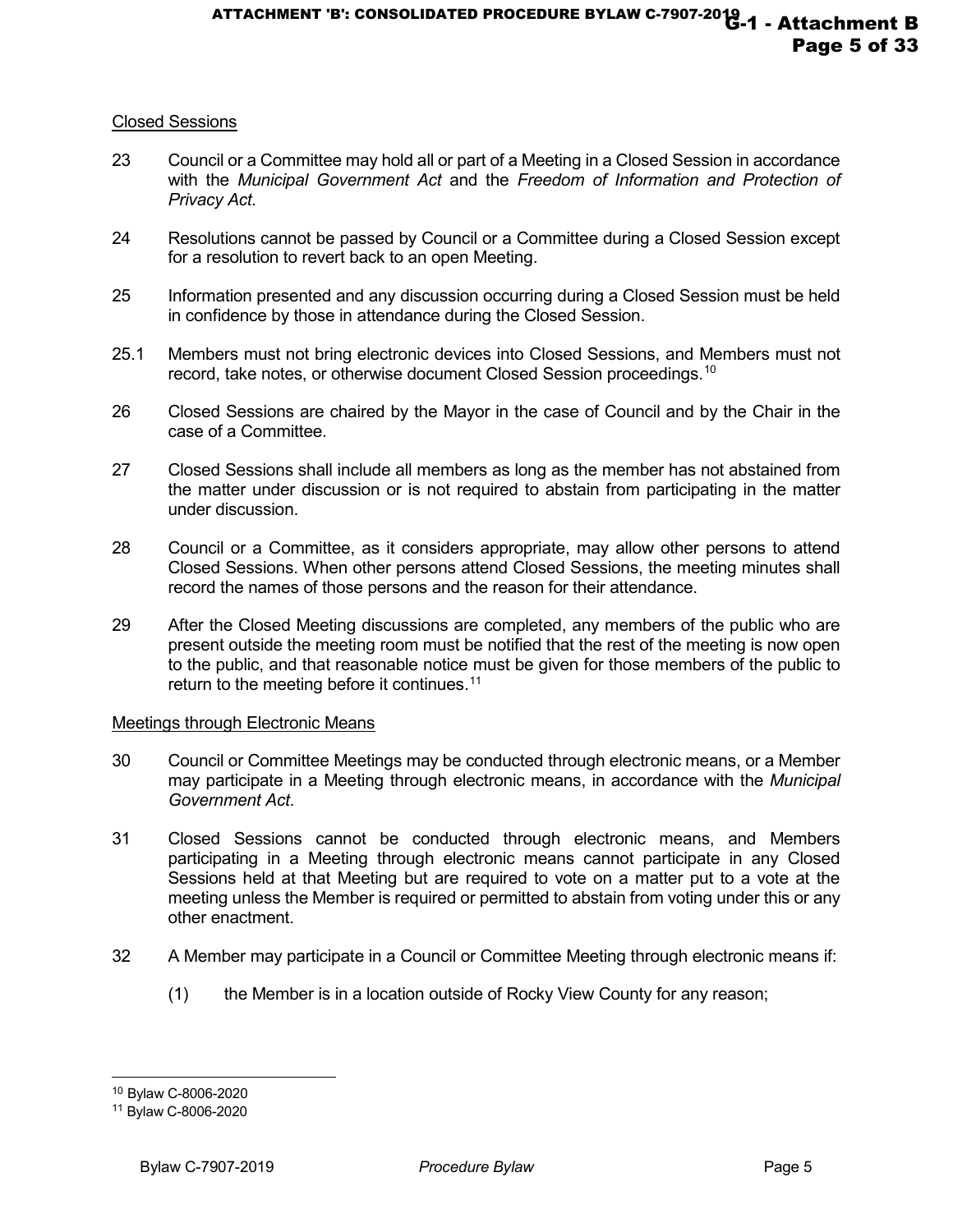- (2) the Member is in a location within Rocky View County but is unable to attend the Meeting for medical reasons for themselves or an immediate family member;
- (3) Quorum is met by the Members physically in attendance at the Meeting to ensure that the Meeting can continue if electronic communications fails or a Closed Session is held;
- (4) the Meeting location is able to support the use of electronic communications and that all Members participating in the Meeting are able to communicate effectively; and
- (5) the Meeting location is secure and appropriate for interaction between Members and viewing by the public and free from outside distractions.
- 33 To participate in a Council or Committee Meeting through electronic means, a Member must advise the Chief Administrative Officer at least 48 hours prior to the start of the Meeting in order to make arrangements for the use of electronic means.
	- (a) The Chief Administrative Officer may waive the 48 hour notice at his/her discretion.
- 34 Members participating in a Meeting through electronic means are deemed to be present at the Meeting but do not count towards Quorum.
- 35 The Chair must be physically present at the Meeting and cannot Chair the Meeting through electronic means.
- 36 Only as many Members as are supported by the system's capacity, up to a maximum of three, may participate in a Meeting through electronic means at the same time.
	- (1) If more than three Members request to participate in a Meeting through electronic means, only the three Members who submitted their requests to the Chief Administrative Officer first will be permitted.
- 37 The Chair must announce at the Meeting that a Member is participating through electronic means.
- 38 The Chair has the sole authority to end the use of electronic means at any time if, in their opinion, the use of electronic means is disruptive to the Meeting, is not secure, or is not appropriate.

#### Notice of Council and Committee Meetings

- 39 Notice of regular Council and Committee Meetings is provided to the public by:
	- (1) notice in a local newspaper;
	- (2) posting on the County's website; and
	- (3) posting on the notice board at the County Hall.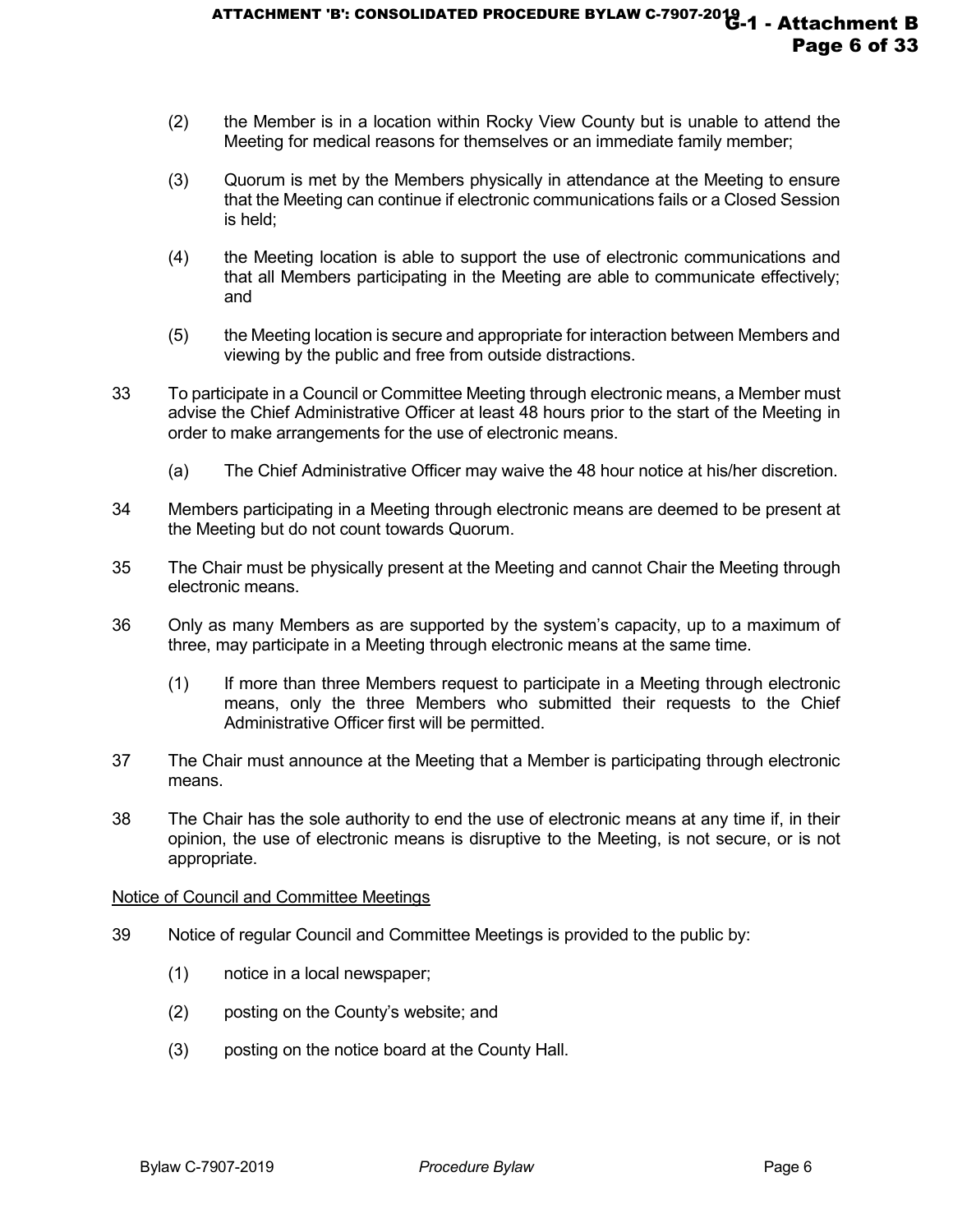- 40 Council may by resolution change the date, time, frequency, or location of any Meeting. The Chief Administrative Officer is responsible for notifying the public of changes to the date, time, or location of any Council or Committee Meeting or the calling of a Special Meeting. Notice will be provided to the public by:
	- (1) notice in a local newspaper if time permits;
	- (2) posting on the County's website if time permits; and
	- (3) posting on the notice board at the County Hall.

#### Cancellation of Council and Committee Meetings

- 41 Council or Committee Meetings may be cancelled:
	- (1) by resolution passed by the Members present at a Meeting held prior to the Meeting to be cancelled; or
	- (2) with the written consent of a Majority of Members and with not less than 24 hours' notice of the cancellation provided to the public and Members.

#### **Agendas**

#### Agenda Preparation and Distribution

- 42 The Agenda for each Council Meeting is developed by the Chief Administrative Officer in consultation with Administration, the Mayor, and the Deputy Mayor.
	- (1) The Agenda for each Council Meeting is approved by the Mayor prior to distribution, and the Mayor may direct that items be rescheduled to maximize efficiency and effectiveness of each Council Meeting regarding quantity and complexity of agenda items:
		- (a) Should items be rescheduled, the Mayor will inform Council of the item and the reason for rescheduling; and
		- (b) In the absence of the Mayor, the Deputy Mayor will perform approval and rescheduling of agenda items.
- 43 The Agenda for each Committee Meeting is developed by the Chief Administrative Officer in consultation with Administration, the Chair, and the Vice-Chair.
	- (1) The Agenda for each Committee Meeting is approved by the Chair prior to distribution, and the Chair may direct that items be rescheduled to maximize effectiveness of each Committee Meeting:
		- (a) Should items be rescheduled, the Chair will inform the Committee of the item and the reason for rescheduling; and
		- (b) In the absence of the Chair, the Vice Chair will perform approval and rescheduling of agenda items.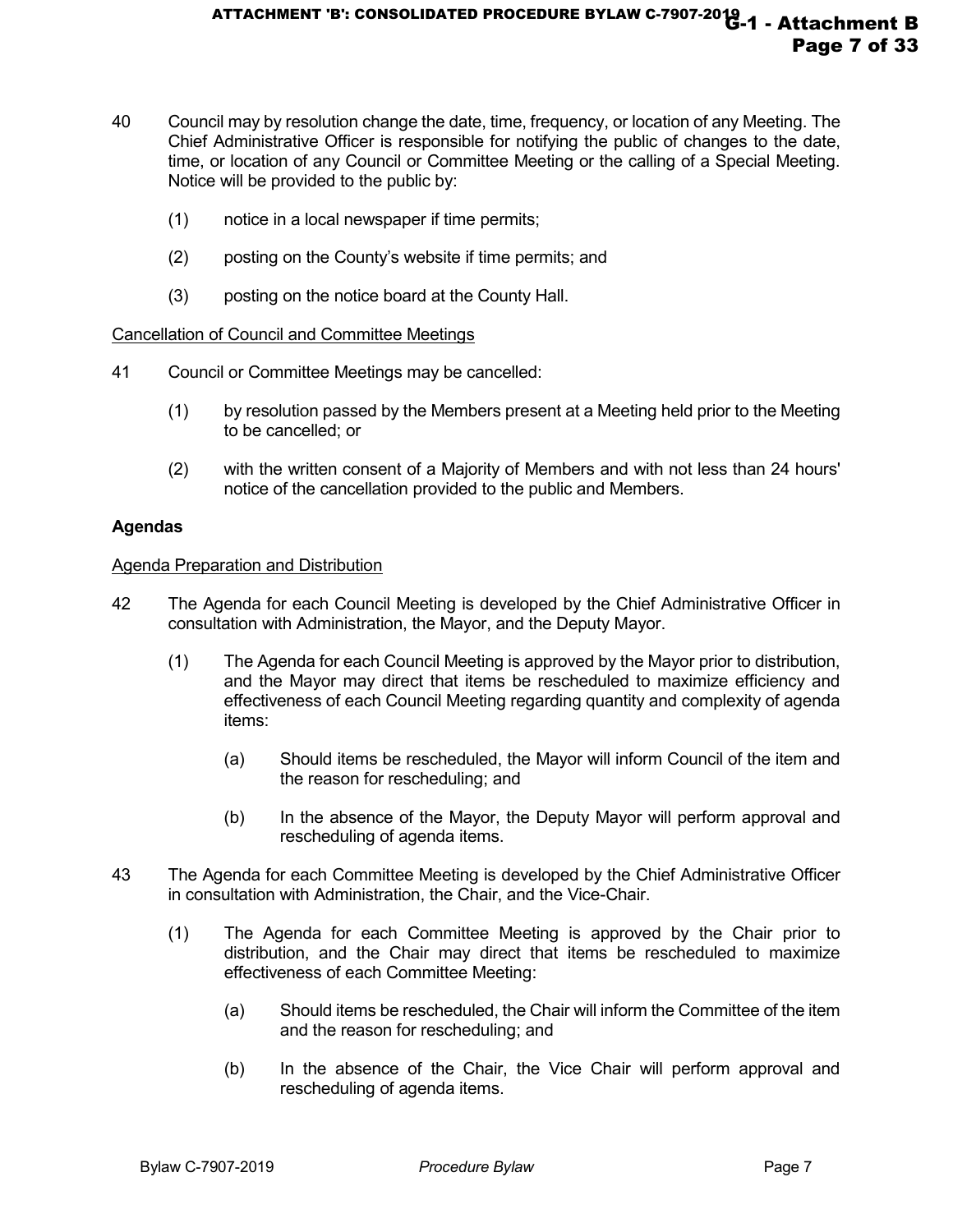- 44 The Chief Administrative Officer distributes Council Agendas to Council no later than seven days prior to each Council Meeting.
- 45 The Chief Administrative Officer posts Council Agendas on the County's public website no later than six days prior to each Council Meeting.

#### Agenda Additions or Deletions

- 46 Council may add or delete items after an Agenda is published by a resolution passed at the Meeting.
- 46.1 Council may only add or delete items after an Agenda has been approved by a resolution passed unanimously by the Members present at the Meeting.<sup>[12](#page-7-0)</sup>

#### Emergent Business

- 47 An Emergent Business item is an Agenda item not included on the Agenda but due to time constraints must be brought before Council at a Meeting. Emergent Business items:
	- (1) are considered additions to the Agenda; and
	- (2) the Chief Administrative Officer provides Council with the reasons why an Emergent Business item is urgent and the degree of urgency.
- 48 Councillors or Administration may propose to add an Emergent Business item to an Agenda without prior notice subject to the following conditions:
	- (1) the matter relates to an emergency;
	- (2) the matter was not previously discussed at the same Meeting;
	- (3) the matter does not require prior written notice;
	- (4) the matter does not raise a Point of Privilege; and
	- (5) the Emergent Business item is added to the Agenda by Council by Resolution.

#### Standing Agenda Items and Order of Business

- 49 Deleted<sup>[13](#page-7-1)</sup>
- 50 Immediately after calling a Meeting to order, the Chair calls for a motion to approve the Agenda subject to any additions or deletions.
- 51 Immediately after approval of the Agenda, the Chair calls for a motion to approve the Minutes of the previous Meeting subject to any corrections.

<span id="page-7-0"></span><sup>12</sup> Bylaw C-8006-2020

<span id="page-7-1"></span><sup>13</sup> Bylaw C-8071-2020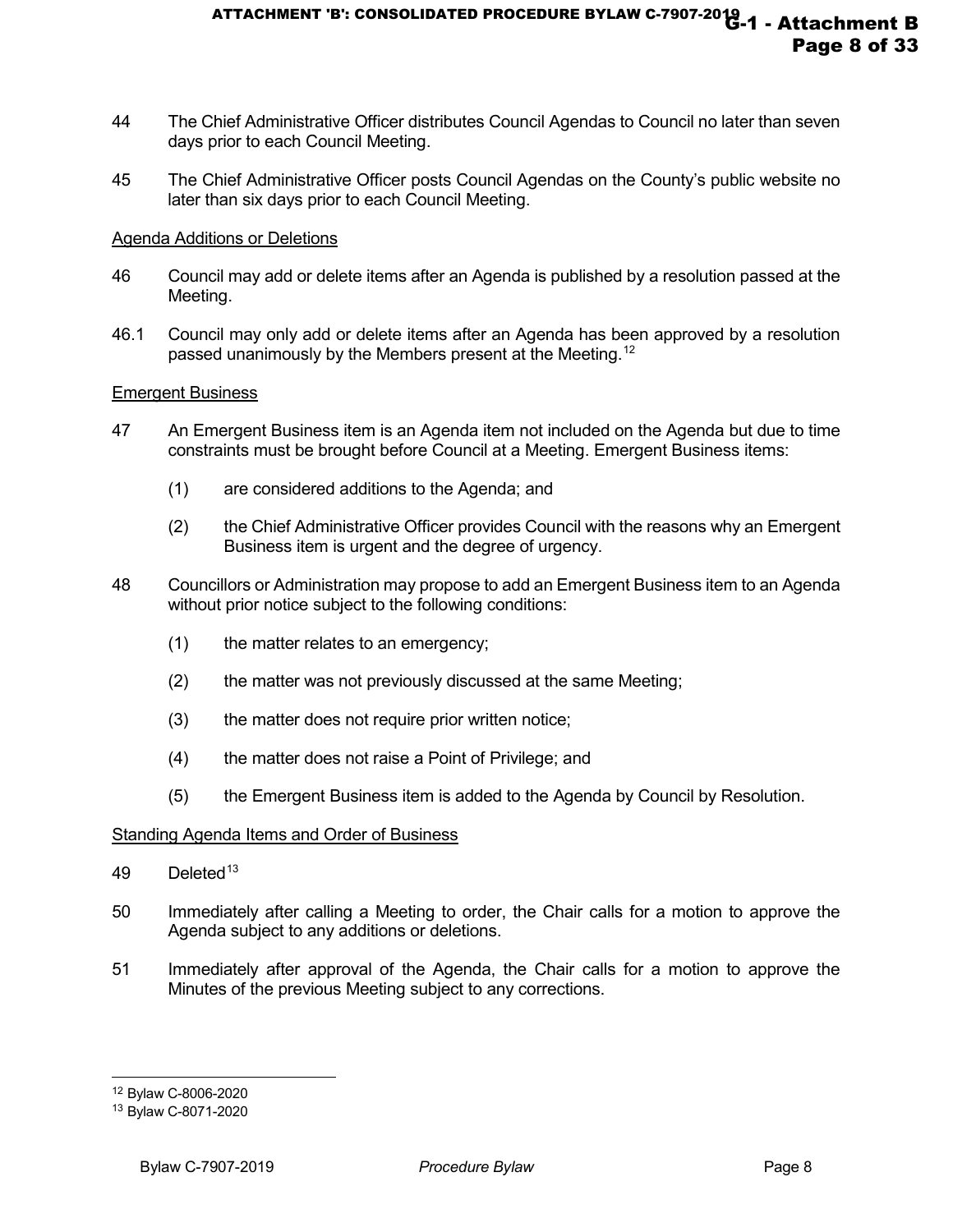- 52 Unfinished Business items are considered immediately following the approval of the Agenda and Minutes and prior to the consideration of any other business on the Agenda.
- 53 The order of business at a Meeting is determined by the Chair subject to:
	- (1) sections 50, 51, and 52 of this Bylaw; or
	- (2) a challenge by a Councillor.

#### **Notices of Motion**

- 54 A Councillor who wishes to introduce a new matter for consideration at a Council Meeting must submit a Notice of Motion in writing or electronically to the Municipal Clerk or their designate by 12:00 PM not less than 10 days prior to the Meeting that the Councillor wishes to introduce their Notice of Motion.
	- (1) The requirement for 10 days' notice established in section 53 of this Bylaw may be waived by a resolution of Council. The Notice of Motion would then be considered Emergent Business at the Meeting.
- 55 The Notice of Motion must provide the following:
	- (1) The proposed motion to be considered by Council;
	- (2) The name the Councillor who seconds the notice of motion;
	- (3) The date of the Meeting at which the Councillor will read the Notice of Motion into the record; and
	- (4) The date of the Meeting at which the proposed motion will be considered by Council after the Notice of Motion has been read into the record.
- 56 When a Notice of Motion is read into the record, and only when a resolution has been passed by Council directing Administration to prepare a report in response to the Notice of Motion, Administration shall:
	- (a) Provide a report in response to the Notice of Motion at the Meeting date that the proposed motion is proposed to be considered, as per the specifics in the Notice of Motion.
- 57 When providing the date of the Meeting, pursuant to section 55(4) of this Bylaw, the Councillor should consider the agenda preparation and distribution deadlines for that Meeting to allow Administration time to prepare its report.
- 58 The proposed motion provided in the Notice of Motion will not be considered or debated until a Councillor moves the motion provided in the Notice of Motion.

#### **Commencement of Council and Committee Meetings**

- 59 As soon as there is Quorum present and after the start time of a Meeting:
	- (1) the Chair calls the Meeting to order; or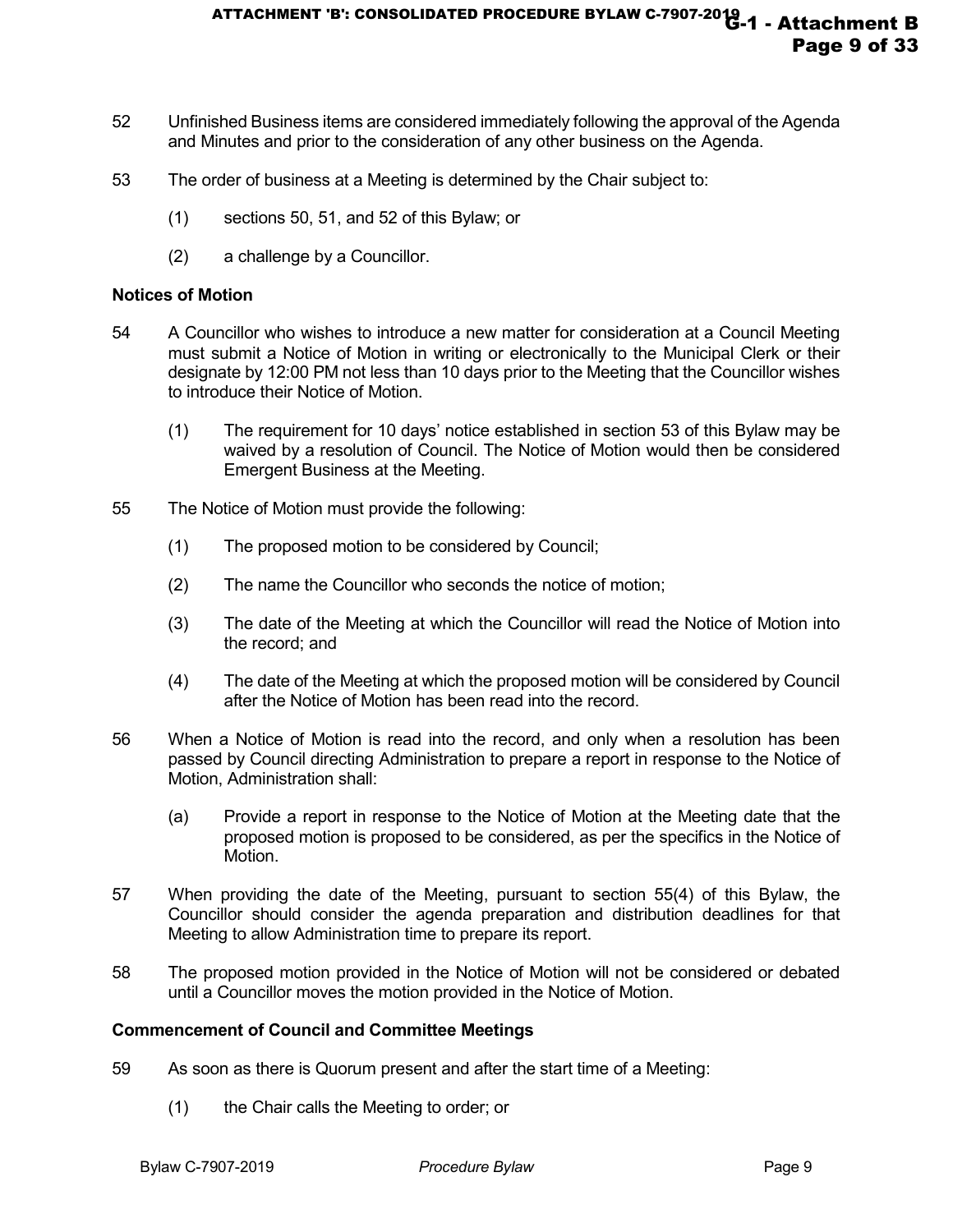- (2) if the Mayor and Deputy Mayor in the case of Council, or the Chair and Vice Chair in the case of a Committee, are not present within 30 minutes after the start time of the Meeting and Quorum is present, the Chief Administrative Officer calls the Meeting to order and the Members present by resolution choose an Acting Chair for the Meeting.
- 60 The Mayor or Deputy Mayor in the case of Council or Chair or Vice Chair in the case of Committee may assume the Chair upon their arrival to the Meeting.

#### **Quorum**

- 61 If Quorum is not present within 30 minutes after the start time of the Meeting, the Chief Administrative Officer records the names of the Members present and the Meeting is adjourned until the next Meeting.
- 62 If Quorum is lost at any time during a Meeting, the Meeting is recessed and if Quorum is not achieved within 15 minutes the Meeting is adjourned until the next Meeting.

#### **Meeting Proceedings**

- 63 All discussion, questions, and debate at a Meeting must be directed through the Chair.
- 64 No Member may speak unless and until they are recognized by the Chair.
- 65 The Chair rules on Points of Order and Points of Privilege. A ruling by the Chair may be challenged by a Member, in which case a vote is taken by the Members to either uphold or overturn the ruling of the Chair.
- 66 Points of Order, Points of Privilege, rulings made by the Chair, and challenges to a ruling made by the Chair are not recorded in the Meeting Minutes.
- 67 Unless otherwise permitted by the Chair, Members may speak only twice on any Motion, once in debate and once to ask questions. The Chair may allow a Member to speak more than twice on a matter in the following circumstances:
	- (1) to clarify or further explain previous remarks by a Member if misunderstood;
	- (2) in the case of the mover of a Motion, to respond to questions about the Motion directed through the Chair; and
	- (3) to allow the mover to close debate on a Motion after the Chair has allowed for discussion on the Motion and all other Members were provided an opportunity to speak to the Motion.
- 68 Members may speak on a matter for a maximum of ten minutes unless otherwise permitted by the Chair.
- 69 If a Member arrives late to a Meeting, leaves before it is adjourned, or is temporary absent from the Meeting, the Meeting Minutes reflect the absence and its duration.
- 70 If a Member is unable to attend a Meeting, that Member must advise the Chair of their absence and the reasons for their absence, if possible.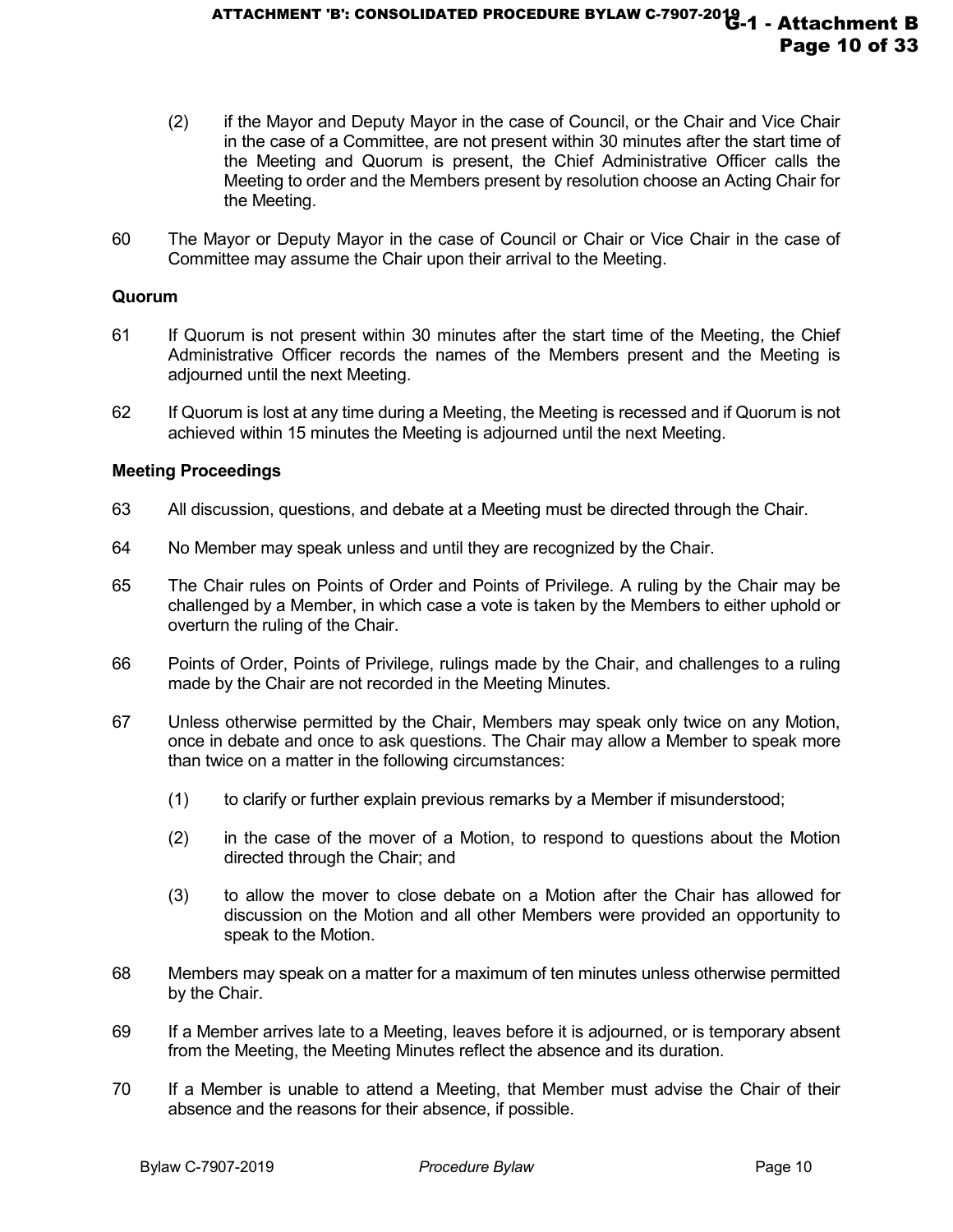# **Public Conduct at Meetings**

- 71 When in attendance at a Council or Committee meeting, members of the public must maintain order, decorum, and quiet and must not:
	- (1) approach or attempt to address Council or the Committee without prior permission being granted; or
	- (2) disturb or interrupt the proceedings of Council or the Committee.
- 72 The Chair may order that a member or members of the public be expelling from the Meeting for disturbing or interrupting the proceedings of Council or the Committee or for otherwise acting improperly during the Meeting.

# **Member Conduct at Meetings**

- 73 When in attendance at Meetings, Members must:
	- (1) speak respectfully and using parliamentary language;
	- (2) be acknowledged by the Chair prior to speaking;
	- (3) respect the rules and proceedings of Council or the Committee;
	- (4) refrain from side conversations when another Member or a member of the public is speaking;
	- (5) respect the decision of the Chair on any ruling, order, question, practice, or interpretation; and
	- (6) abide by the applicable *Code of Conduct Bylaw*.
- 74 A Member who persists in a breach of subsection 73 of this Bylaw, the Chair may request that the Deputy Mayor or Committee Vice Chair move a motion to remove the unruly Member from either the balance of the Meeting or until a time provided in the motion. If the motion passes, the Chair shall direct the Member to leave the Meeting.
- 75 If the Chair fails to follow the provisions of this Bylaw, or of Robert's Rules of Order when necessary, a Member may request that the Deputy Mayor or Committee Vice Chair move a motion to remove the unruly Chair from either the balance of the Meeting or until a time provided in the motion. If the motion passes, the Chair must leave the Meeting.
- 76 If a Member has been directed to leave the Meeting and that Member wishes to provide a satisfactory explanation and apology for their behavior, the Members may by resolution allow the offending Member to remain or return to the Meeting.

# **Public Requests to Address Council or a Committee**

77 Members of the public wishing to address Council or a Committee on an Agenda item that is not a Public Hearing must notify the Chief Administrative Officer of the request to speak, either in writing or verbally, and state the reasons for the request.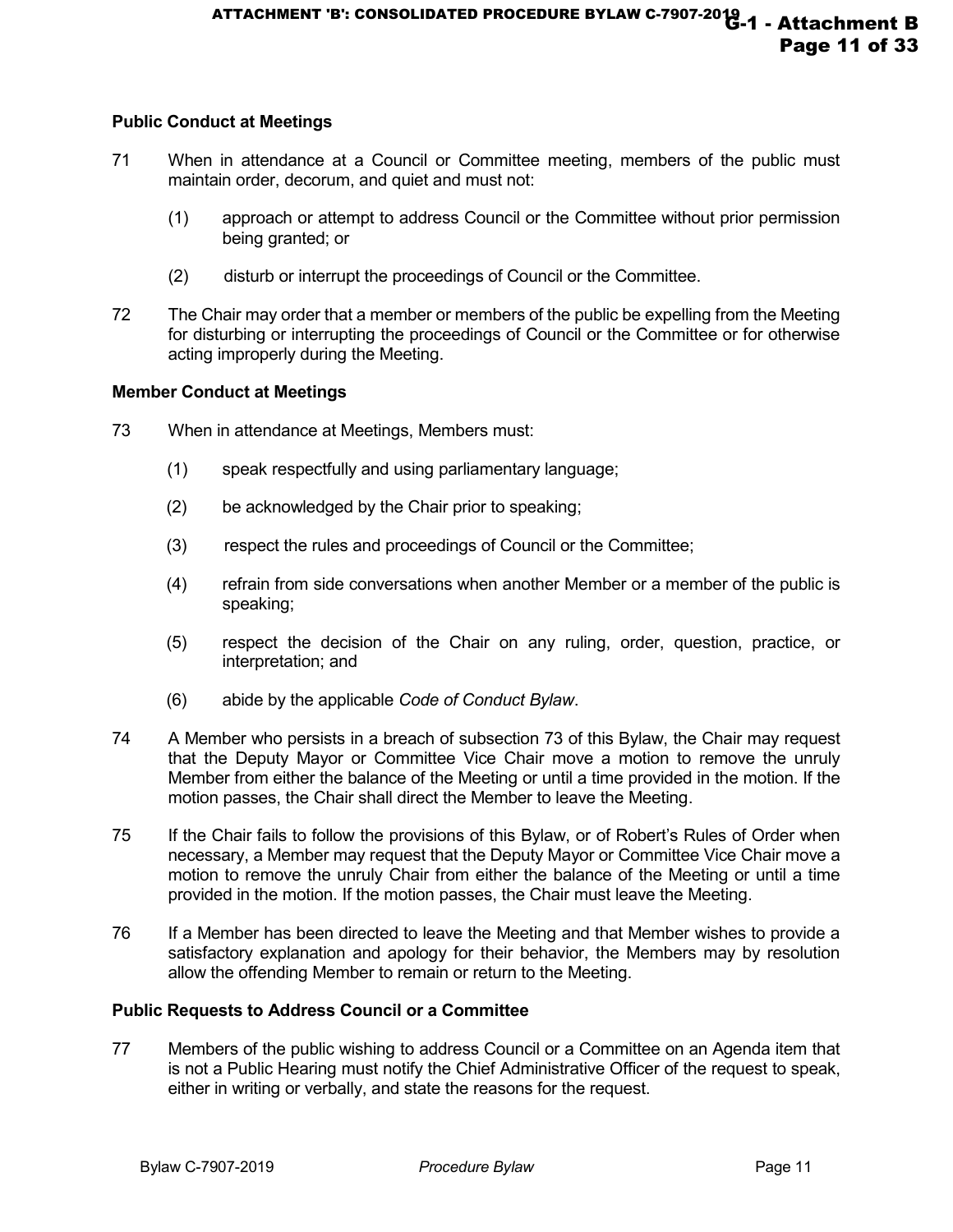- 78 The Chief Administrative Officer advises Council or the Committee of the request to speak and the reasons provided by the requestor.
- 79 Council or the Committee may by resolution permit a member of the public to speak on an Agenda item. Members of the public who are permitted to address Council or the Committee have a maximum speaking time limit of 20 minutes, which may be extended by resolution.

# **Public Requests to Present to Council[14](#page-11-0)**

- 79.1 Community groups, stakeholders, and individuals may request to make a presentation at a Council Meeting.
- 79.2 Presentation requests must be submitted to the Chief Administrative Officer or designate no later than four weeks prior to the Council Meeting at which the presenters wish to present.
- 79.3 All presentation requests must be approved by the Mayor or, in the absence of the Mayor, the Deputy Mayor in order for the presentation to proceed to the requested Council Meeting date. The Mayor or, in the absence of the Mayor, the Deputy Mayor, at their discretion, may refuse or defer a presentation request in the following circumstances:
	- (1) the subject matter of the presentation is related to an active application from the presenters or the presenters intend to submit an application within six months of the presentation date;
	- (2) the subject matter of the presentation is outside of the authority or jurisdiction of Rocky View County;
	- (3) the subject matter of the presentation is more appropriate for a different committee, board, commission, or other body;
	- (4) the presentation is better suited for a different Council Meeting due to the size or scope of the Agenda; or
	- (5) otherwise at the discretion of the Mayor with reasons provided to the presenters.
- 79.4 After a presentation request has been approved by the Mayor, the presentation materials must be submitted to the Chief Administrative Officer by the presenters no later than three weeks prior to the Meeting.
- 79.5 Council may by resolution cancel or defer an approved presentation after the Meeting Agenda has been published if:
	- (1) the presenters introduce new material or amended presentation materials that change the scope of the original presentation request; or
	- (2) otherwise at the discretion of Council.

<span id="page-11-0"></span>j <sup>14</sup> Sections 79.1 through 79.6 were added by Bylaw C-8030-2020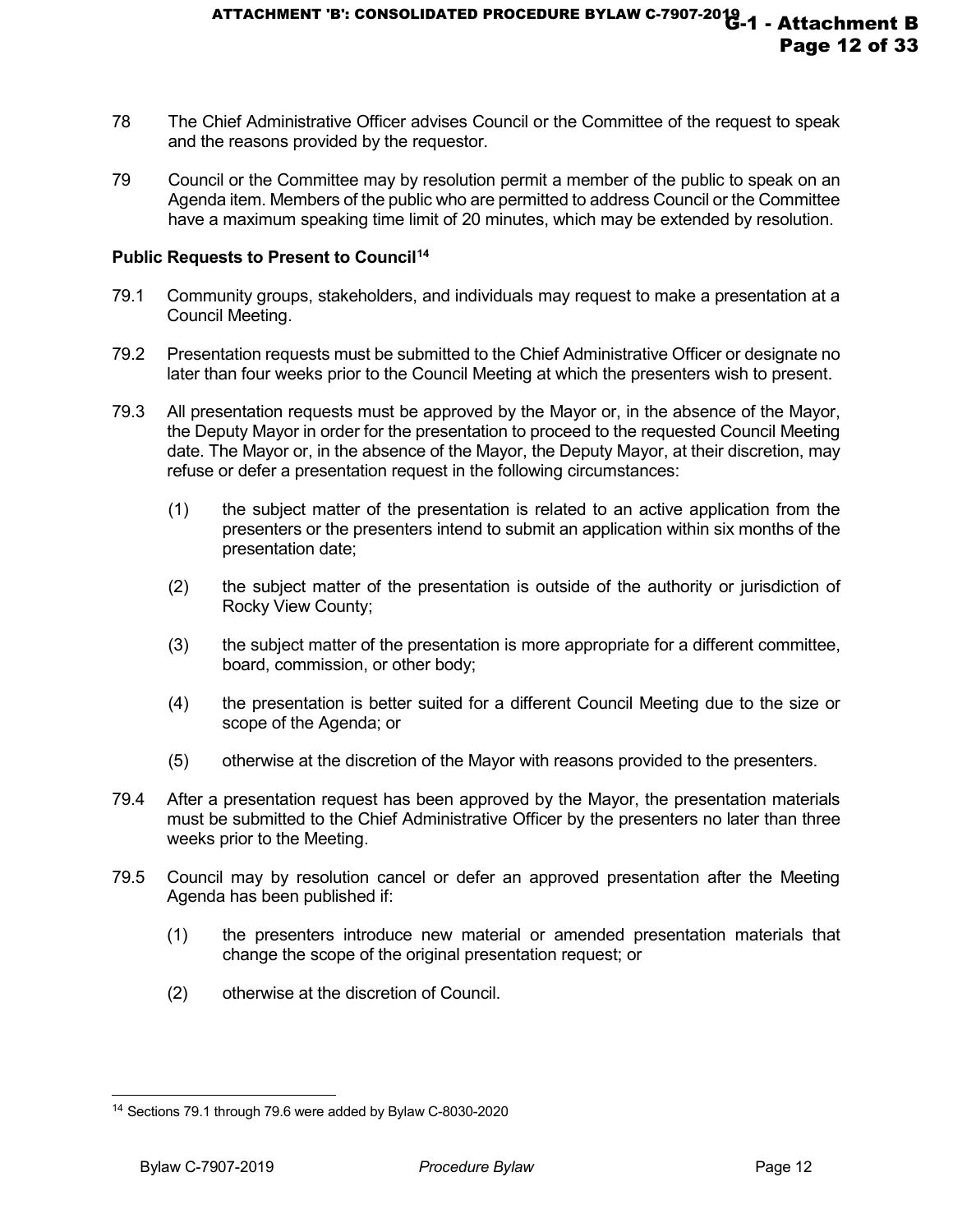- 79.6 Presentations are limited to 20 minutes in duration, unless Council passes a resolution to extend the presentation time limit, and may be followed by questions from Council to the presenters or Administration.
- 79.7 All presentations, discussion, and questions are directed through the Chair and presenters are not permitted to directly ask questions of Council or Administration.

#### **Pecuniary Interests**

- 80 When a Member reasonably believes that they have a Pecuniary Interest in a matter before Council or a Committee, the Member must declare their Pecuniary Interest and abstain from participating in the matter in accordance with the *Municipal Government Act.*
- 81 The Member's declaration and abstention due to a Pecuniary Interest are recorded in the Meeting Minutes.
- 82 A Member who has declared a Pecuniary Interest and abstained from a matter is not considered part of Quorum while that matter is being considered.

#### **Meeting Minutes**

- 83 The Chief Administrative Officer prepares a written record of the proceedings and decisions of all Meetings that includes, but is not limited to, the following:
	- (1) the names of the Members present and absent from the Meeting;
	- (2) the names and times of Members who arrive or leave throughout the course of the Meeting;
	- (3) the names of members of the public who speak in favour and in opposition at a Public Hearing or are permitted to speak to a matter that is not a Public Hearing;
	- (4) a brief description of each matter;
	- (5) all decisions and other proceedings on each matter;
	- (6) all motions, which Member moved each motion, whether each motion was carried or defeated, and any Members who were absent or abstained from the vote on the motion;
	- (7) if a vote is a recorded vote, the names of which Members voted in favour and in opposition to the motion if the result of the vote is not unanimous;
	- (8) any abstentions made by Members and the reasons provided by a Member for an abstention; and
	- (9) the signatures of the Mayor and the Chief Administrative Officer in the case of Council or the signatures of the Chair and the Chief Administrative Officer in the case of a Committee.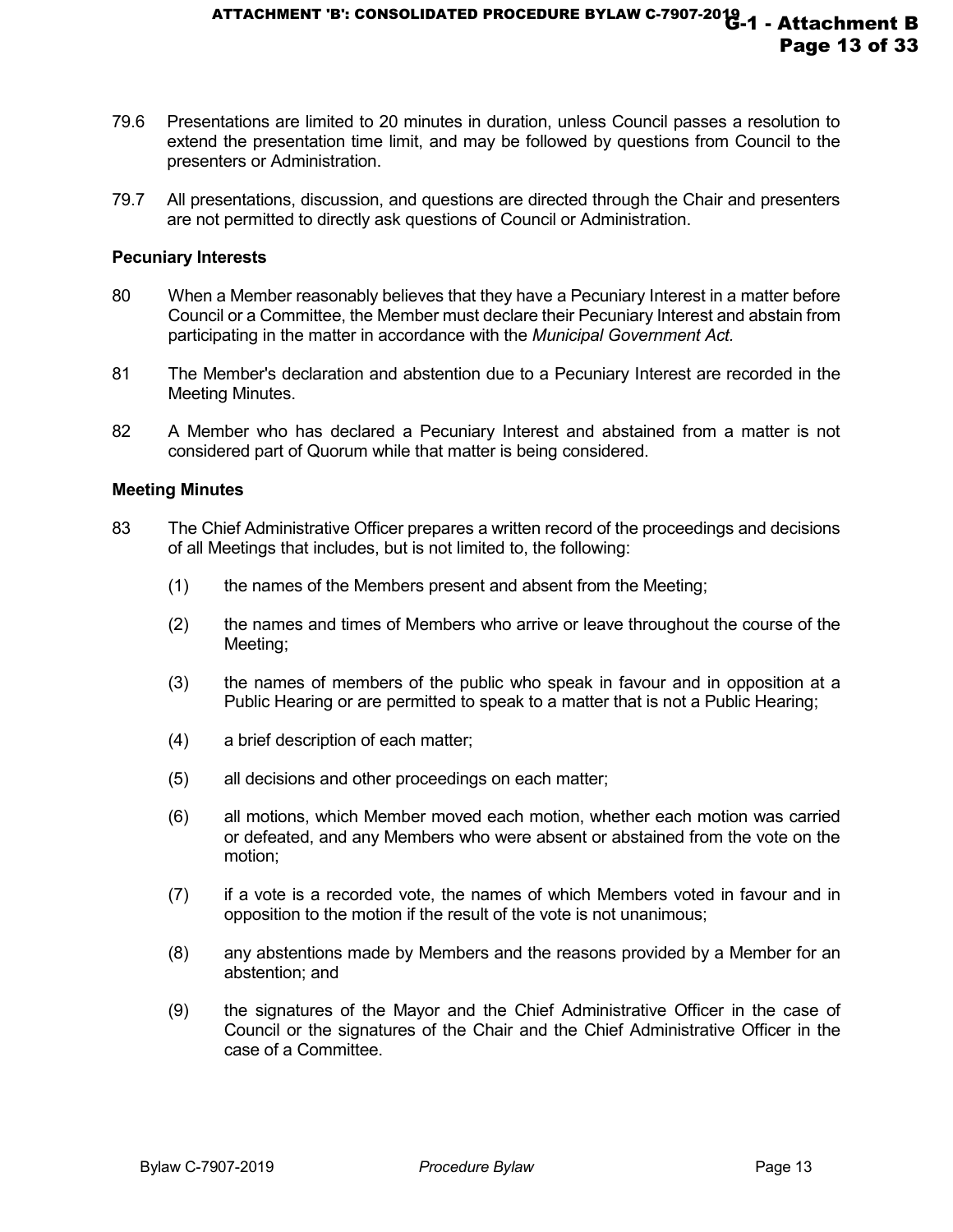#### **Recording and Livestreaming Meetings**

- 84 Council Meetings are recorded and livestreamed to the public with the exception of Closed Sessions.
- 85 Committee Meetings may be recorded and livestreamed to the public with the exception of Closed Sessions.
- 86 At the start of a Meeting, the Chair notifies those present that the Meeting is being livestreamed and a recording will be made available on the County's public website after the Meeting is adjourned.
- 87 The Chair may, at any time and at their discretion, direct the termination or interruption of a livestream.
- 88 If there are technical difficulties while livestreaming, the Chair advises those present at the Meeting that the livestream is not available. Notice of the technical difficulties will be provided on the County's public website.
- 89 If there are technical difficulties while livestreaming, an audio or video recording will be used to record the Meeting.
- 90 Meeting recordings will be retained and provided in accordance with Rocky View County's records management bylaws, policies, and procedures.
- 91 Meeting recordings will only be transcribed by Rocky View County if required by the Chief Administrative Officer in connection with any litigation, audit, or investigation or if required under the *Freedom of Information and Protection of Privacy Act.*
- 92 The use of audio or video recording devices by the public or the media during a Meeting is prohibited.

#### **Voting**

#### Voting Procedures

- 93 Votes are taken as follows:
	- (1) The Chair calls the question on the Motion;
	- (2) The Chair calls for those in favour of the Motion and asks for a show of hands if the electronic voting system is unavailable; and
	- (3) The Chair calls for those opposed to the Motion and asks for a show of hands if the electronic voting system is unavailable.
- 94 After the Chair calls for a vote on a motion, no Member may speak to the motion or move another motion until the results of the vote have been declared.
- 95 Members must cease any distractions and remain in their seats after the voting process begins and until the vote is taken and the results declared.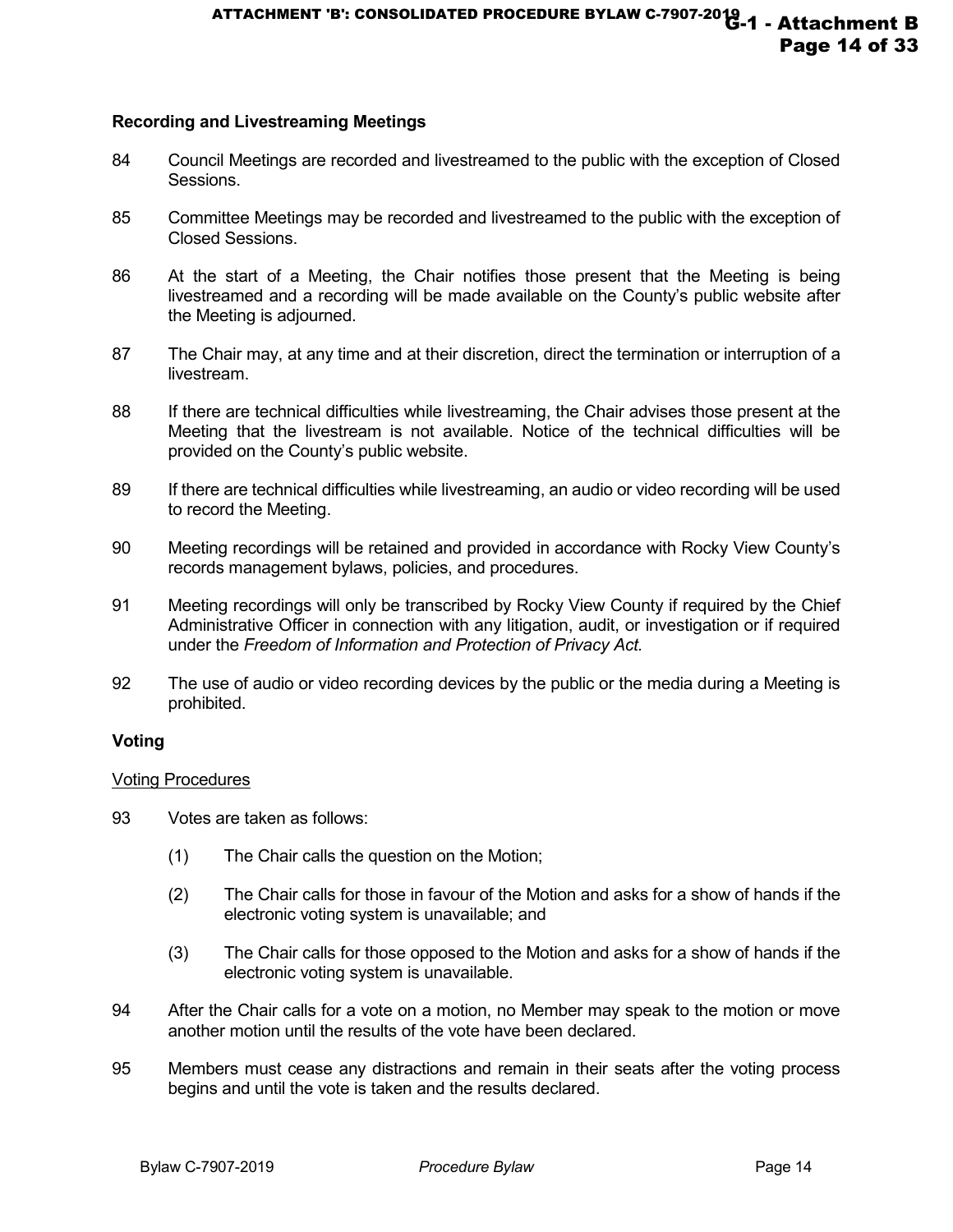- 96 Members vote verbally, by raising their hand, through an electronic voting system, or by another method agreed upon by the Members.
- 97 Every Member present at a Meeting must vote on every matter put to a vote unless a Member is absent from the Meeting or permitted to abstain from voting on the matter;
	- (1) If a motion cannot be voted on because Quorum would be lost due to abstentions, the matter will be forwarded to the next Meeting as Unfinished Business.
- 98 A motion is carried when a simple majority of Members present vote in favour of the motion or, when otherwise required by this Bylaw, the required number of Members vote in favour of the motion.
- 99 A motion is defeated when it does not receive the required number of votes in favour or if the vote results in a tie.
- 100 Members are only permitted to change their vote on a motion if the request is made by the Member at the same Meeting that the vote was held and if all Members present unanimously agree to the change.
- 101 Unless a vote is a recorded vote, the Meeting Minutes show the name of the Member who moved the motion and whether it was carried or defeated.

#### Recorded Votes

- 102 Before a vote on a motion is taken, a Member may request that the results of the vote be recorded.
- 103 When a vote is a recorded vote, the Meeting Minutes show the names of the Member who moved the motion, who voted in favour and in opposition to the motion, who abstained or were absent from the vote, and whether the motion was carried or defeated.

#### **Motions**

#### General Motion Provisions

- 104 Unless otherwise determined by the Chair, no matter may be debated or voted on by Council or a Committee unless it is in the form of a motion that has been verbally moved by a Member.
- 105 A Member may move a motion regardless of whether the Member intends to support the motion and without requiring the motion to be seconded by another Member.
- 106 Motions may be displayed to Council or a Committee prior to the vote on the motion, and the Chair may request that a motion be submitted by a Member in writing or electronically.
- 107 The Chair must not call for a vote on a motion until the Members and the Municipal Clerk are clear on how the motion reads.
- 108 Motions that bring a matter before Council or a Committee are known as main motions. When a main motion has been moved and is being considered, a Member cannot make another motion except to: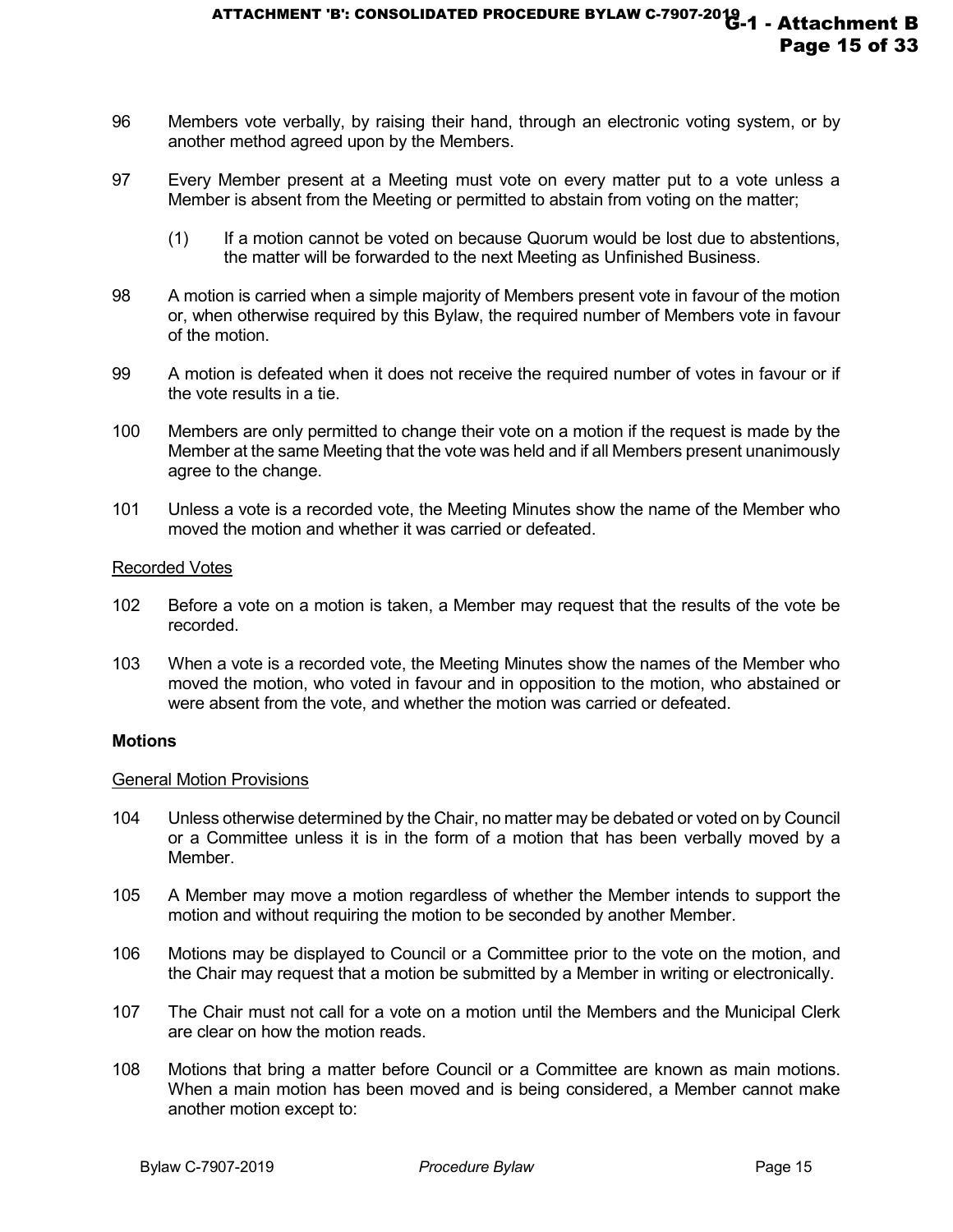- (1) move a subsidiary motion which is applied to another motion for the purpose of modifying it, delaying acting on it, handing its consideration, or disposing of it;
- (2) move a privileged motion which relates to the rights or privileges of the organization or individual members rather than to particular items of business. They are of such urgency that they are entitled to immediate consideration; or
- (3) move an incidental motion which are made in response to a variety of situations that may arise during the consideration of a pending question. They must be resolved before business can continue. They have no rank.

#### Withdrawing Motions

- 109 After a motion has been verbally moved by a Member, the motion becomes the property of Council or the Committee as a whole and may only be withdrawn by the mover with the unanimous consent of the Members present.
- 110 Withdrawn motions are not recorded in the Meeting Minutes.

# Severing Motions

- 111 If a motion includes two or more recommendations, the Chair or a Member may request, prior to the vote on the motion, that the motion be severed and debated and voted on individually.
- 112 The mover of the original motion is considered the mover of any severed motions.

#### Friendly Amendments to Motions

- 113 After a motion has been verbally moved by a Member, the motion becomes the property of Council or the Committee as a whole. A Member may make minor changes to the wording of the motion, or accept any minor changes proposed by another Member, if the changes do not alter the intent of the Motion and the Members present must unanimously consent to the changes.
- 114 Friendly amendments may be proposed by a Member or requested by a Member while speaking on or debating a motion.
- 115 If a friendly amendment is not accepted by the mover of the motion or does not receive the unanimous consent of the Members present, then a Member may move a motion to amend the motion.
- 116 Friendly amendments are not recorded in the Meeting Minutes, and the mover of the original motion is still considered the mover after any friendly amendments are made to the motion.

#### Amending Motions

- 117 A Member may move to amend a motion after it has been moved and prior to the vote on the motion, except for the following types of motions which cannot be amended:
	- (1) motion to refer;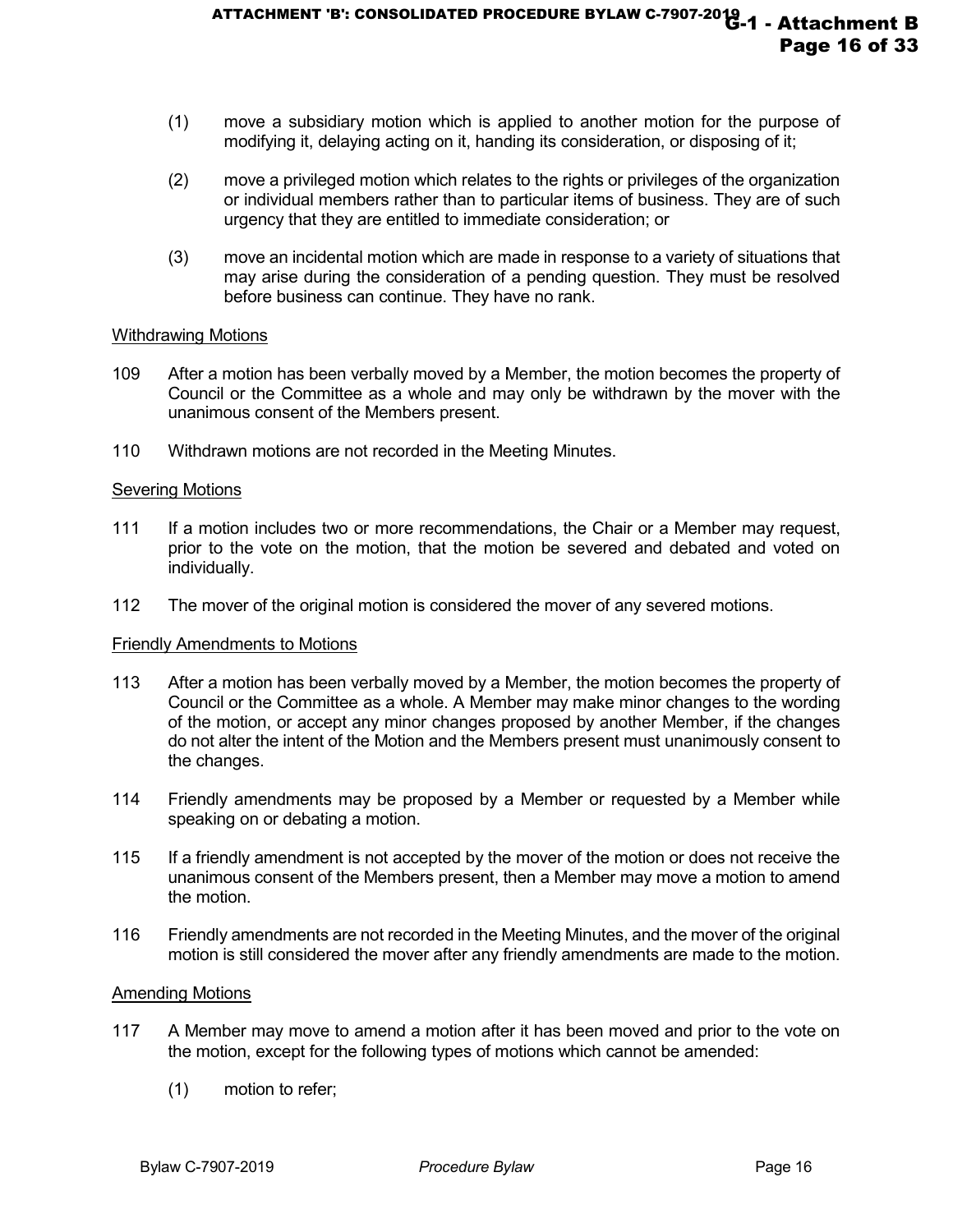- (2) motion to table, except as to the time provided in the main motion;
- (3) motion to adjourn;
- (4) motion for the first or third reading of a bylaw; or
- (5) motion to permit the consideration of third reading of a bylaw.
- 118 A Member cannot move an amendment to a motion that does not relate to the subject matter of the motion or is contrary to the motion.<sup>[15](#page-16-0)</sup>
- 119 A Member may move an amendment to an amendment provided that the amendment to the amendment is relevant to the subject matter of the amendment and not contrary to the amendment.
- 120 Only one amendment to a motion and only one amendment to an amendment are permitted at the same time.
- 121 The amendment to the amendment must be considered before the amendment to the motion is considered, and all amendments are considered in reverse order in which they were moved, resulting in the main motion only being considered after all pending amendments have been considered.
- 122 A Member who moved a motion may only amend that motion through a friendly amendment and cannot move an amendment to the motion.

# Motions Out of Order

- 123 The Chair may rule that a motion or an amendment to a motion is out of order, subject to a challenge of the ruling by a Member.
- 124 When ruling that a motion is out of order, the Chair must cite the applicable rule or authority without further comment.
- 125 Motions that are ruled by the Chair to be out of order are not considered or voted on by Council or the Committee.
- 126 When ruling whether a motion is out of order, the Chair may consider, but is not limited to considering, the following:
	- (1) the Chair may deem a motion to be out of order if it is a motion to refer that has the same effect as defeating the motion (for example, due to time constraints);
	- (2) the Chair may deem a motion to be out of order if a similar motion was considered and voted on within the previous six months and without first reconsidering the original motion;
	- (3) the Chair may deem a motion to be out of order if it conflicts with established procedures or is contrary to the privileges of Members; and

j

<span id="page-16-0"></span><sup>15</sup> Bylaw C-8071-2020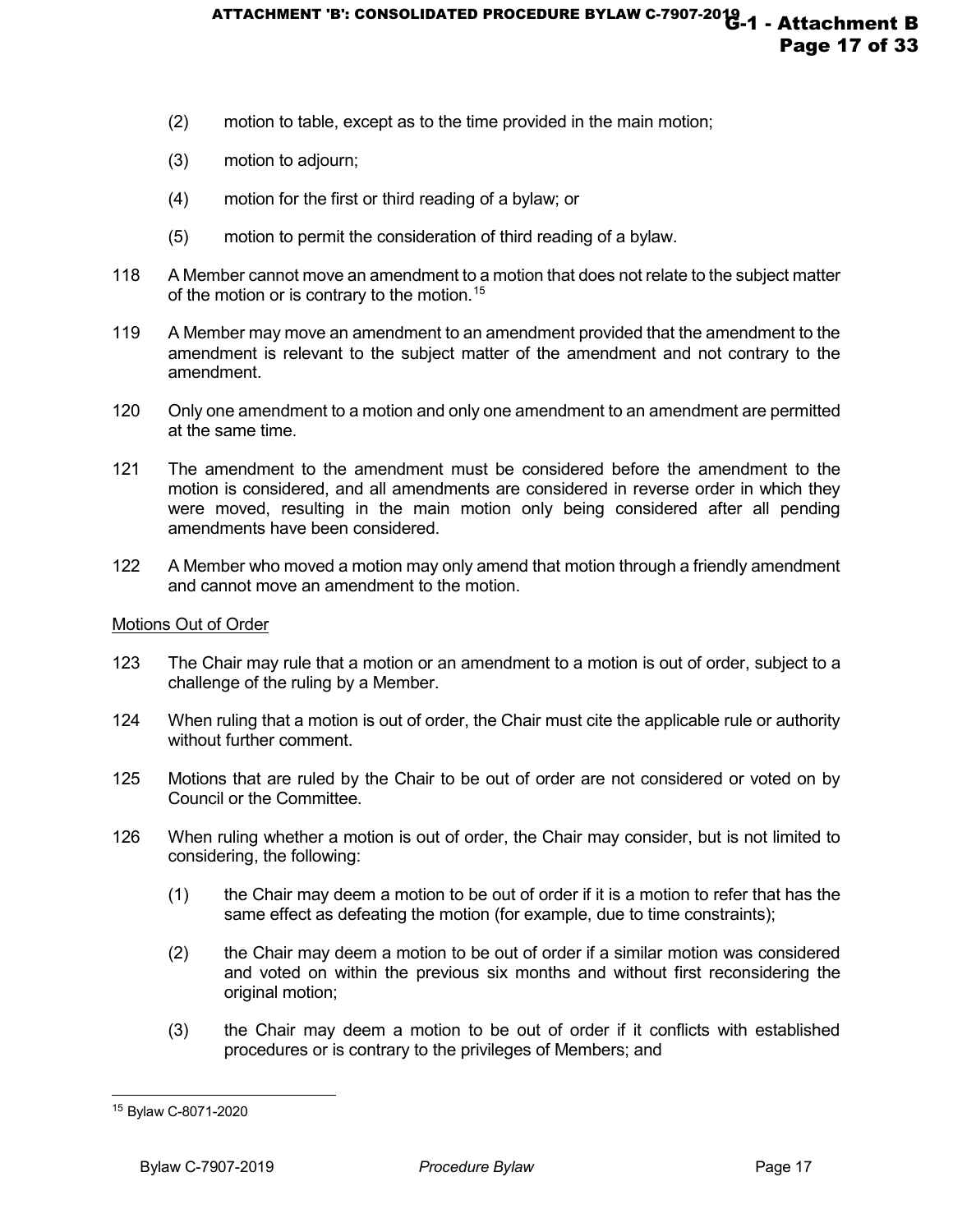(4) a motion containing several different or distinct recommendations is not out of order for that reason alone.

#### Debating Motions and Closing Debate

- 127 After a motion has been moved by a Member, each Member is provided an opportunity to speak on the motion before it is voted on unless a motion is passed to end or limit debate on the motion.
- 128 Unless a resolution is passed to extend the time limit of debate, no Member may speak on a motion, including asking questions and debate but excluding any responses to those questions or debate, for longer than:
	- (1) five minutes on a main motion;
	- (2) three minutes on an amendment to a motion; or
	- (3) three minutes for closing debate on a motion or an amended to a motion.
- 129 Members cannot interrupt while another Member is speaking except when a Member:
	- (1) has exceeded their time limit to speak;
	- (2) raises a Point of Privilege;
	- (3) raises a Point of Order; or
	- (4) challenges a ruling of the Chair.
- 130 While a motion is being debated and considered, no other motion may be made except for the following:
	- (1) Amend the motion;
	- (2) Amend the amendment to the motion;
	- (3) Refer the main motion;
	- (4) Table the main motion;
	- (5) Call the question;
	- (6) Move a motion which has privilege, that is:
		- (a) A motion to recess;
		- (b) A motion to adjourn;
		- (c) A motion to set time for adjournment;
		- (d) A point of privilege;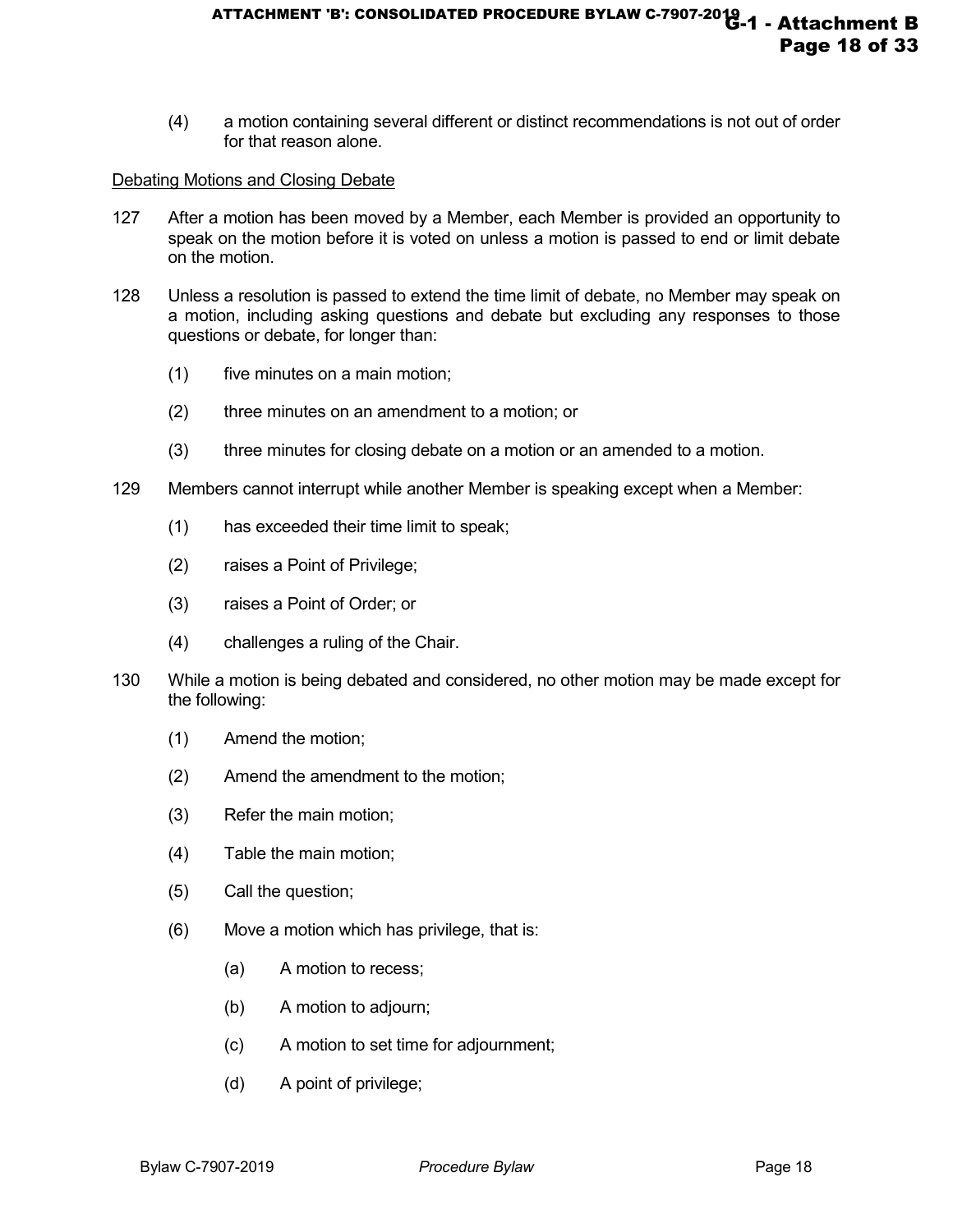- (7) Motion to limit or extend debate.
- 131 Before debate is closed and the vote on a motion is called, and without interrupting a speaker, a Member may request that the motion be read aloud, displayed at any time during debate, or ask clarifying questions that:
	- (1) relate directly to the debate on the motion;
	- (2) contain no argument; and
	- (3) introduce no new material.
- 132 The Member who moved a motion may close debate on the motion after all other Members have been provided an opportunity to speak on the motion.
- 133 After the Member has closed debate on the motion, the Chair immediately calls for a vote on the motion. After the vote on the motion has been called, no Member may debate or speak on the motion further except to request that the motion be read aloud or displayed.

# Specific Motion Provisions

#### *Privileged Motions*

- 134 The following motions are considered privileged motions:
	- (1) a motion to recess;
	- (2) a motion to adjourn;
	- (3) a motion to set a time for adjournment; and
	- (4) a point of privilege.

# *Motion to Recess*

- 135 The Chair may recess the meeting for a specific period of time and call the meeting back to order without requiring a motion.
- 136 A Member may move that the meeting be recessed for a specific period of time. After the meeting is called back to order, business is resumed at the point where it was interrupted.

#### *Motion to Adjourn*

- 137 A Member may move to adjourn the meeting at any time, except when:
	- (1) a Member has the floor or is speaking on a motion;
	- (2) a vote has been called on a motion;
	- (3) a vote on a motion is being conducted;
	- (4) the Meeting is in a Closed Session; or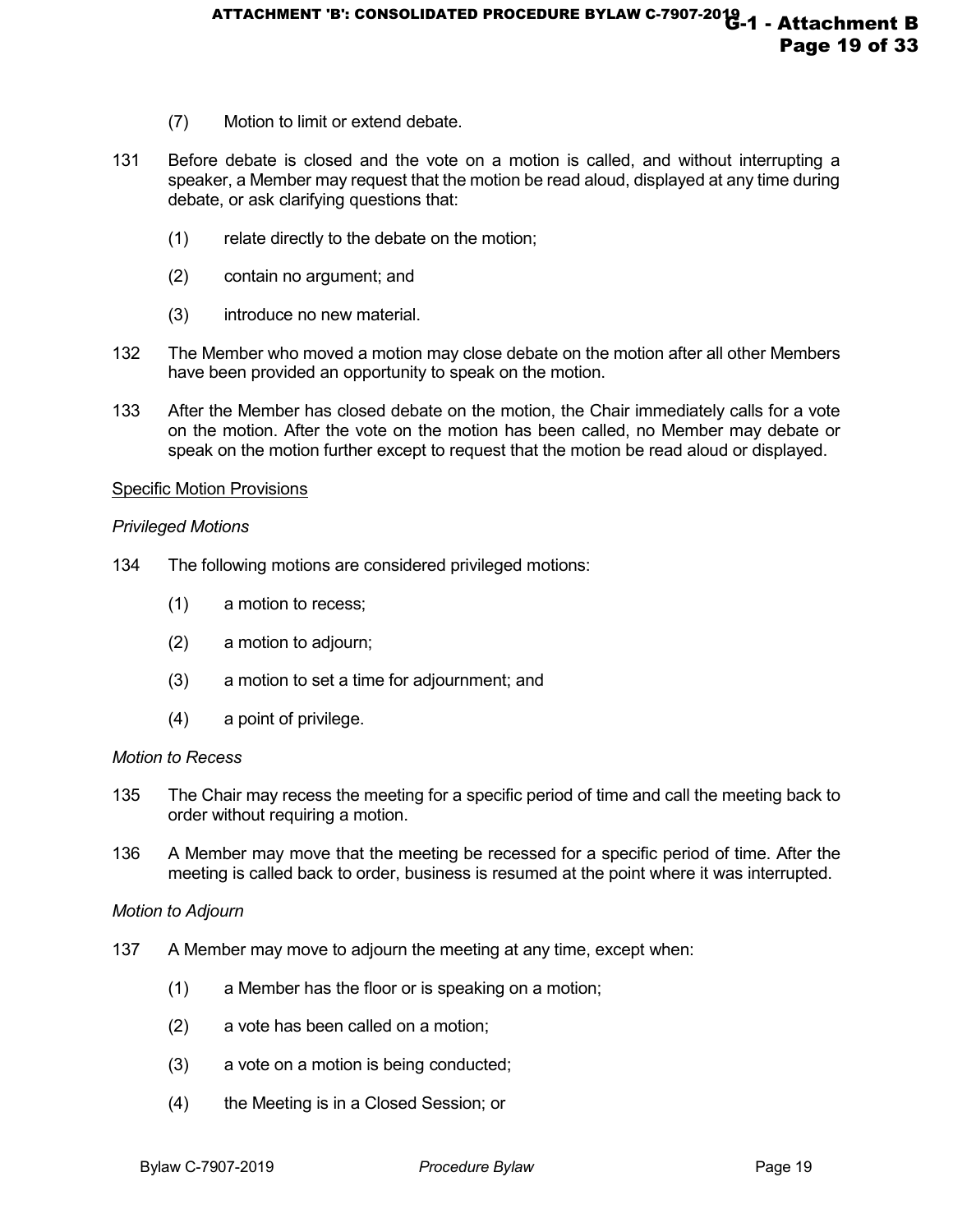- (5) a previous motion to adjourn has been defeated and no other intermediate business or proceeding has occurred since the motion to adjourn was defeated.
- 138 Motions to adjourn are non-debatable and are voted on without comment or amendment.

#### *Motion to Limit or End Debate*

- 139 A Member may move to limit or end debate on a motion. Motions to limit or end debate:
	- (1) are not debatable;
	- (2) must be passed by Resolution; and
	- (3) may only be amended as to the limit to be placed on debate.
- 140 A Motion to limit or end debate takes precedence, but does not have privilege, over other motions except for a motion to table or a motion with privilege.

#### *Motion to Refer*

- 141 A Member may move to refer any matter or motion to Administration, a Committee, or other body for further investigation, consideration, and report. A motion to refer:
	- (1) is debatable;
	- (2) precludes all further amendments to a motion;
	- (3) may only be amended as to what body the motion is to be referred or any instructions or direction included in the referral.

#### *Motion to Receive as Information*

- 142 A Member may move to receive an item, matter, report, presentation, recommendation, or other thing as information.
- 143 A motion to receive as information is made as acknowledgement and to retain the item, matter, report, presentation, recommendation, or other thing in the corporate record without taking additional action.

#### *Motion Arising*

- 144 A Member may move an arising motion only if:
	- (1) the motion arising is directly related to a matter or motion that has just been considered; and
	- (2) the motion arising is moved before another matter or motion is brought forward.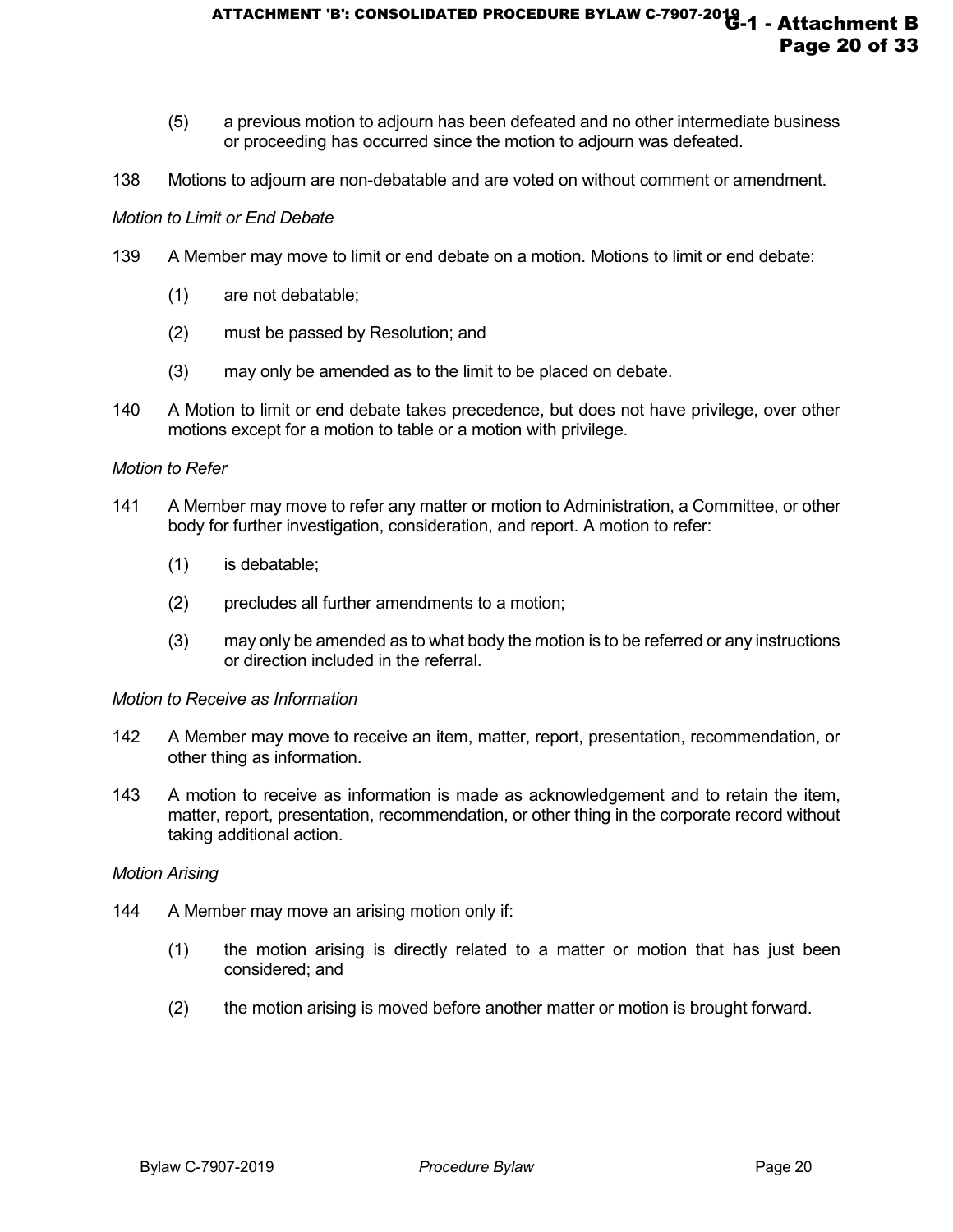# *Motion to Table*

- 145 A Member may move to table a matter or motion and all pending amendments to the motion either temporarily or indefinitely (*sine die*) with the intention of bringing the matter or motion back for consideration at a later date or time. A motion to table:
	- (1) must include either a set date or time or be made *sine die* (without a set date or time);
	- (2) is only debatable with respect to the date or time;
	- (3) takes precedence over other motions related to the matter or motion being tabled; and
	- (4) cannot be amended.
- 146 A matter or motion that has been tabled to a set date must not be considered before the date or time indicated in the motion to table except by Resolution.

#### *Motion to Lift from the Table*

- 147 A matter or motion that has been tabled is brought back exactly as they were when they were laid on the table, including all related motions and amendments.
- 148 If the motion to table included a set date for return, the matter or motion is added to the Meeting Agenda on that date without the requirement for a motion to lift from the table.
- 149 If the motion to table included a set time for return later in the same meeting or was made *sine die*, the matter or motion must be lifted from the table by resolution before consideration of the tabled matter or motion begins. A motion to lift from the table:
	- (1) may only be made when no other motion is on the floor;
	- (2) cannot be debated or amended;
	- (3) may be made at a Regular Meeting but not at a Special Meeting, unless notice of the tabled matter or motion was provided in the notice of the Special Meeting.
- 150 If a motion to lift from the table is defeated, a subsequent motion to lift from the table may only be made again after other business is considered.
- 151 When a matter or motion that was tabled *sine die* is brought back to a future Meeting, it must be accompanied by a new report from Administration containing a recommendation to lift the matter or motion from the table.
- 152 Except for matters or motions tabled *sine die*, if a tabled matter or motion is not lifted from the table within one year, or is not lifted from the table before the next Election, it cannot be lifted from the table and may only be made as a new motion.

#### *Motion to Reconsider*

153 A Member may move to reconsider a motion previously passed or defeated provided that: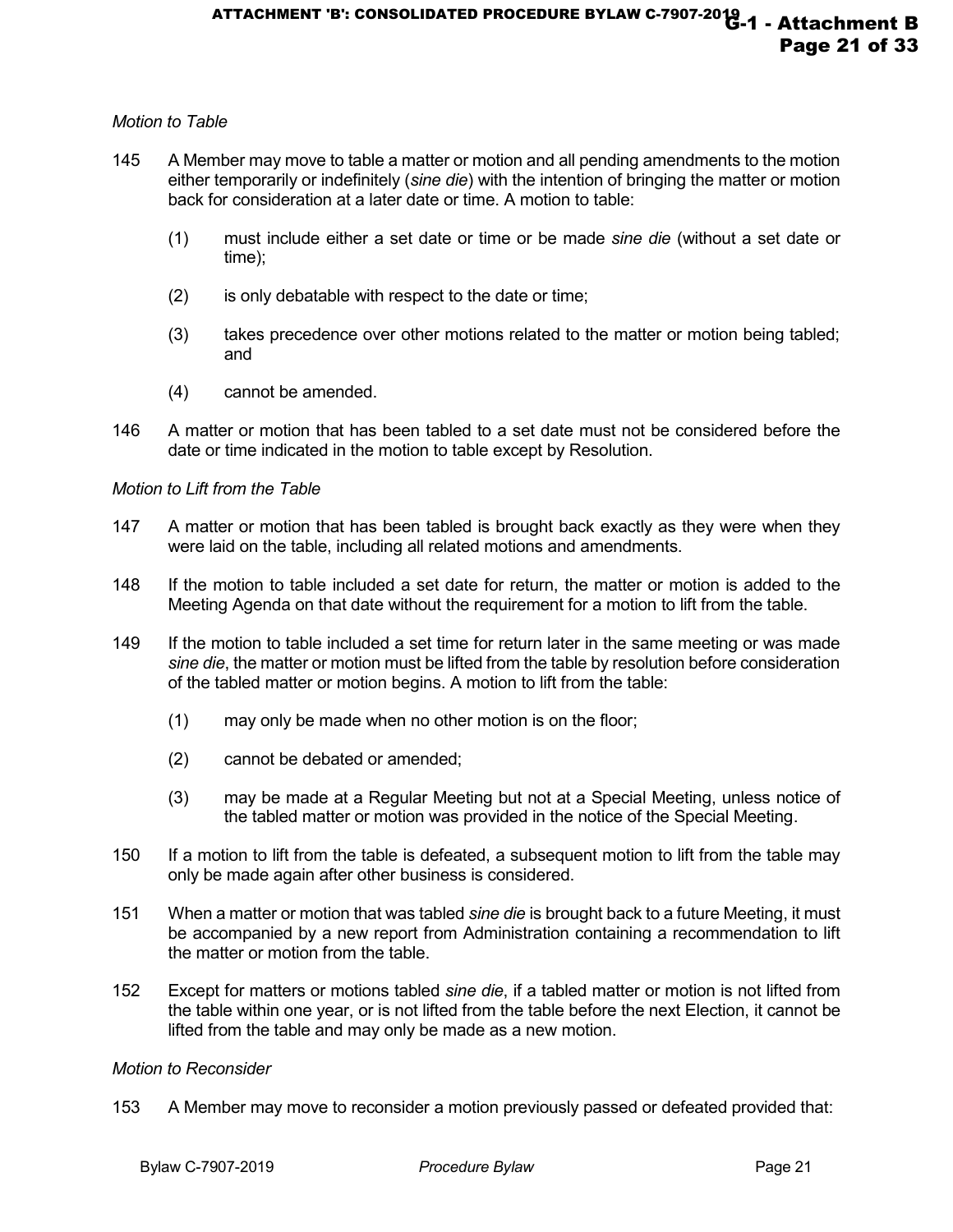- (1) the motion to reconsider is made at the same meeting that the original motion was made; and
- (2) the motion to reconsider is moved by a Member who voted on the prevailing side of the original motion; or
- (3) a Notice of Motion is submitted, prior to the Meeting at which it is to be considered, in which a Member sets out what special or exceptional circumstances warrant reconsideration of the original motion; and
- (4) the original motion has not already been acted upon.
- 154 The requirement for a Notice of Motion for a motion to reconsider may be waived by Special Resolution.
- 155 A motion to reconsider is debatable only if the motion to be reconsidered is debatable.
- 156 A motion cannot be reconsidered if:
	- (1) six months has passed since the original motion was considered; or
	- (2) an Election was held since the original motion was considered.
- 157 The following motions cannot be reconsidered:
	- (1) a motion which created a contractual liability or obligation cannot be reconsidered, altered, varied, revoked, rescinded, or replaced except to the extent that it does not attempt to void or interfere with the liability or obligation;
	- (2) a motion to adjourn, to set a time for adjournment, or to recess;
	- (3) a motion to close nominations for an appointment;
	- (4) a request to sever a motion containing multiple recommendations, proposals, or actions;
	- (5) a Point of Order, Point of Privilege, or Point of Information;
	- (6) a motion to suspend a rule or rules contained in this Bylaw;
	- (7) a motion to table or to lift from the table;
	- (8) a motion to adopt the Agenda;
	- (9) permission to withdraw a motion;
	- (10) a motion to rescind a reading of a bylaw;
	- (11) a motion to provide first or third reading of a bylaw; and
	- (12) a motion to reconsider a motion.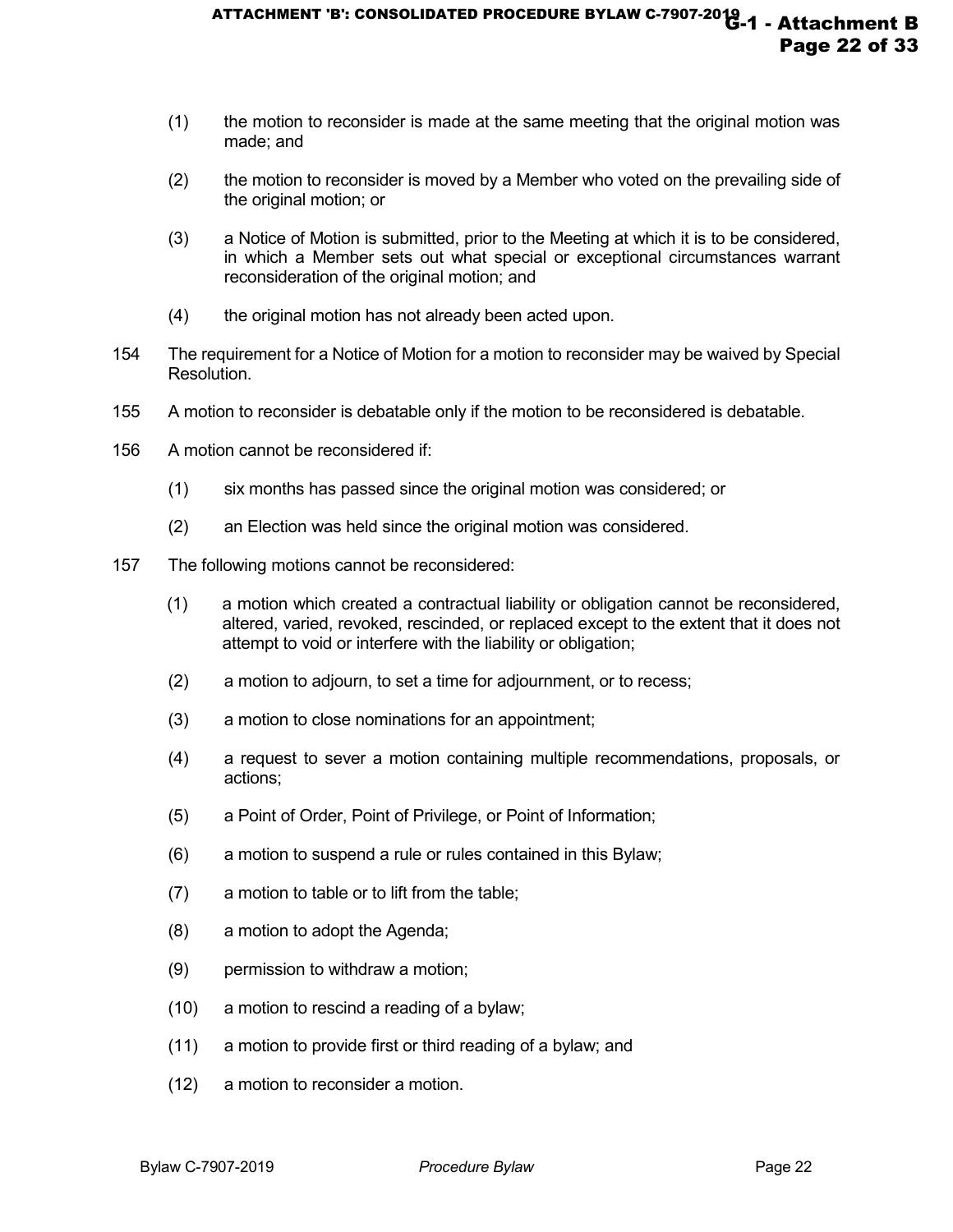# *Motion to Rescind*

- 158 A Member may move to rescind a motion previously passed. If passed, the motion to rescind renders the original motion null and void.
- 159 A Member must submit a Notice of Motion to rescind a motion if that motion was considered at a previous Meeting and the same matter is not included on the Agenda.
- 160 A motion to rescind does not undo any actions that have been taken as a result of the original motion being passed.
- 161 A motion to rescind is debatable only on the merits of the original motion that is proposed to be rescinded.

# *Motion to Move into a Closed Session*

162 A Member may move a motion to move into a Closed Session. A motion to move into a Closed Session must be in accordance with the provisions of the *Municipal Government Act* and the *Freedom of Information and Protection of Privacy Act*.

# **Public Hearings**

# General Public Hearing Provisions

- 163 Public Hearings are held when required by the *Municipal Government Act* or any other legislation or when Council directs that a matter be considered through a Public Hearing.
- 164 Public Hearings are held at Regular or Special Council Meetings.
- 165 When a Public Hearing is required to be held on a proposed bylaw or resolution, the Public Hearing will be held after first reading and prior to second reading of the proposed bylaw or prior to a vote on the proposed resolution.
- 166 Public Hearings are advertised in accordance with the *Municipal Government Act* and any applicable Rocky View County bylaws, policies, and procedures.

# Written Submissions, Audio/Video Submissions, and Verbal Presentations<sup>[16](#page-22-0)</sup>

- 167 Public Hearing advertisements must include an outline of the process for providing written submissions and audio/video submissions and must provide a deadline for submitting written submissions to be included in the Agenda and provided to Council as part of the Public Hearing.
- 168 In order to be included in the Agenda and provided to Council as part of a Public Hearing, written submissions must be received prior to the advertised submission deadline and include the following:
	- (1) the name and legal or municipal address of the signatories; and

<span id="page-22-0"></span><sup>-</sup><sup>16</sup> Bylaw C-8216-2021 – Sections 167 and 169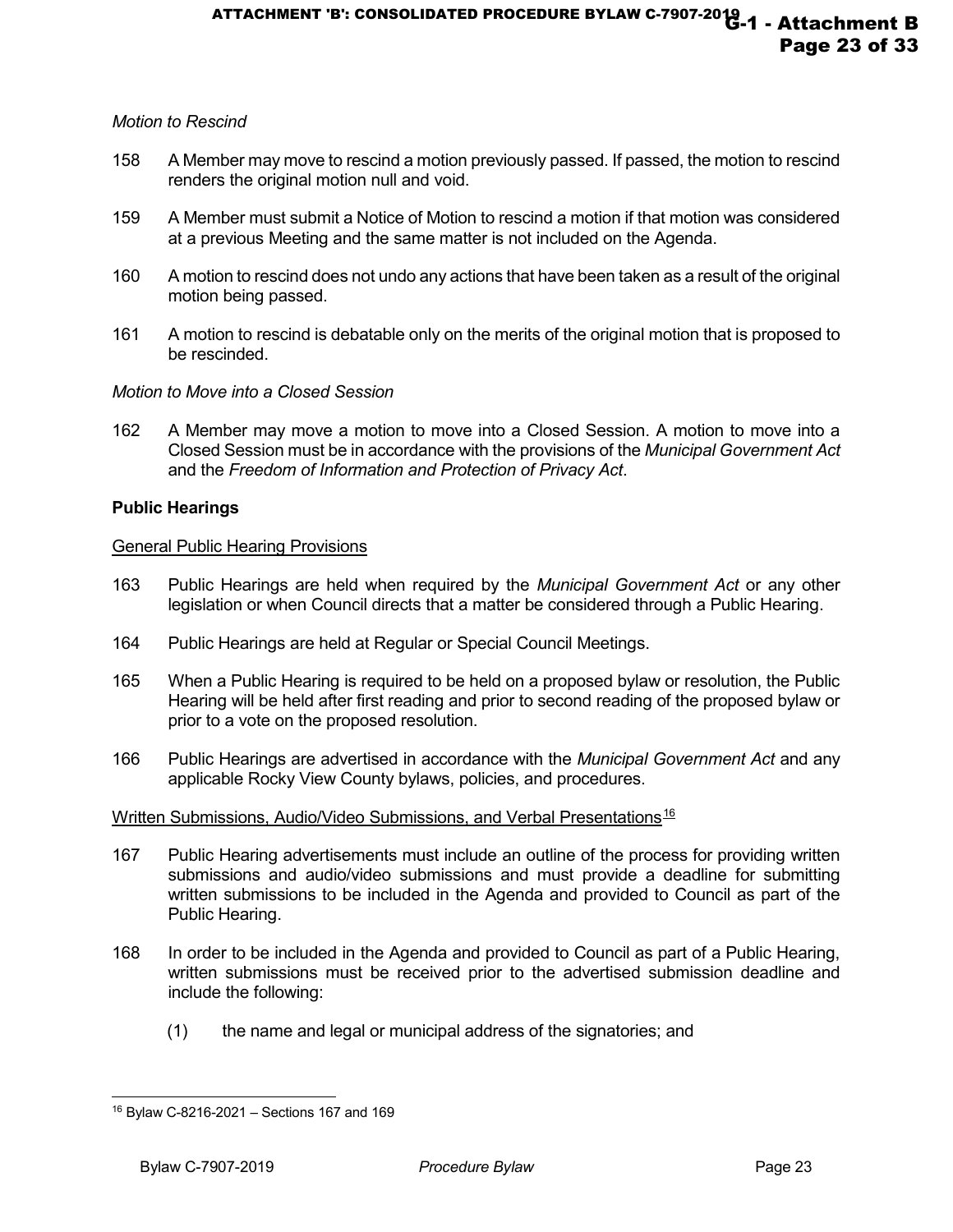- (2) how each signatory is affected by the subject matter of the Public Hearing.
- 169 Written submissions received after the advertised submission deadline will be accepted by Rocky View County and may be provided to Council as part of the Public Hearing, if approved through a resolution of Council.
- 170 Written or audio/visual submissions containing the following will not be accepted by Rocky View County or provided to Council as part of the Public Hearing:
	- (1) personal attacks or derogatory or defamatory statements; or
	- (2) statements that promote discrimination against a person or class of persons, or is likely to expose a person or class of persons to hatred or contempt, in accordance with provisions of the *Human Rights Act*.
- 171 An individual or group may provide a verbal presentation to Council at a Public Hearing which may include a written component as part of the presentation.

#### Group Submissions and Presentations<sup>[17](#page-23-0)</sup>

- 172 A group may provide a written submission, audio/video submission or verbal presentation to Council as part of a Public Hearing in accordance with the following provisions:
	- (1) the group submission or presentation is signed by three or more persons who claim to be affected by the subject matter of the Public Hearing who have agreed to put forward a common interest or concern on that subject matter;
	- (2) if a group wishes to provide a verbal presentation to Council at a Public Hearing, the group must designate one individual as its spokesperson to be solely responsible for presenting on behalf of the group; and
	- (3) if a written submission is received from a group and the group also wishes to provide a verbal presentation at a Public Hearing, Council will only hear from the designated spokesperson of the group and will only hear new information not already contained in the group's written submission.

#### Presenting at a Public Hearing<sup>[18](#page-23-1)</sup>

- 173 Individuals or groups who wish to present in-person at a Public Hearing should register on the designated sign-in sheet as either in support or in opposition of the proposed bylaw, resolution, or other thing subject to the Public Hearing.
- 174 When addressing Council at a Public Hearing in person or via audio/video submission, the person present must state:
	- (1) their name and legal or municipal address;

<sup>-</sup><sup>17</sup> Bylaw C-8216-2021

<span id="page-23-1"></span><span id="page-23-0"></span><sup>18</sup> Bylaw C-8216-2021 – Sections 173 and 174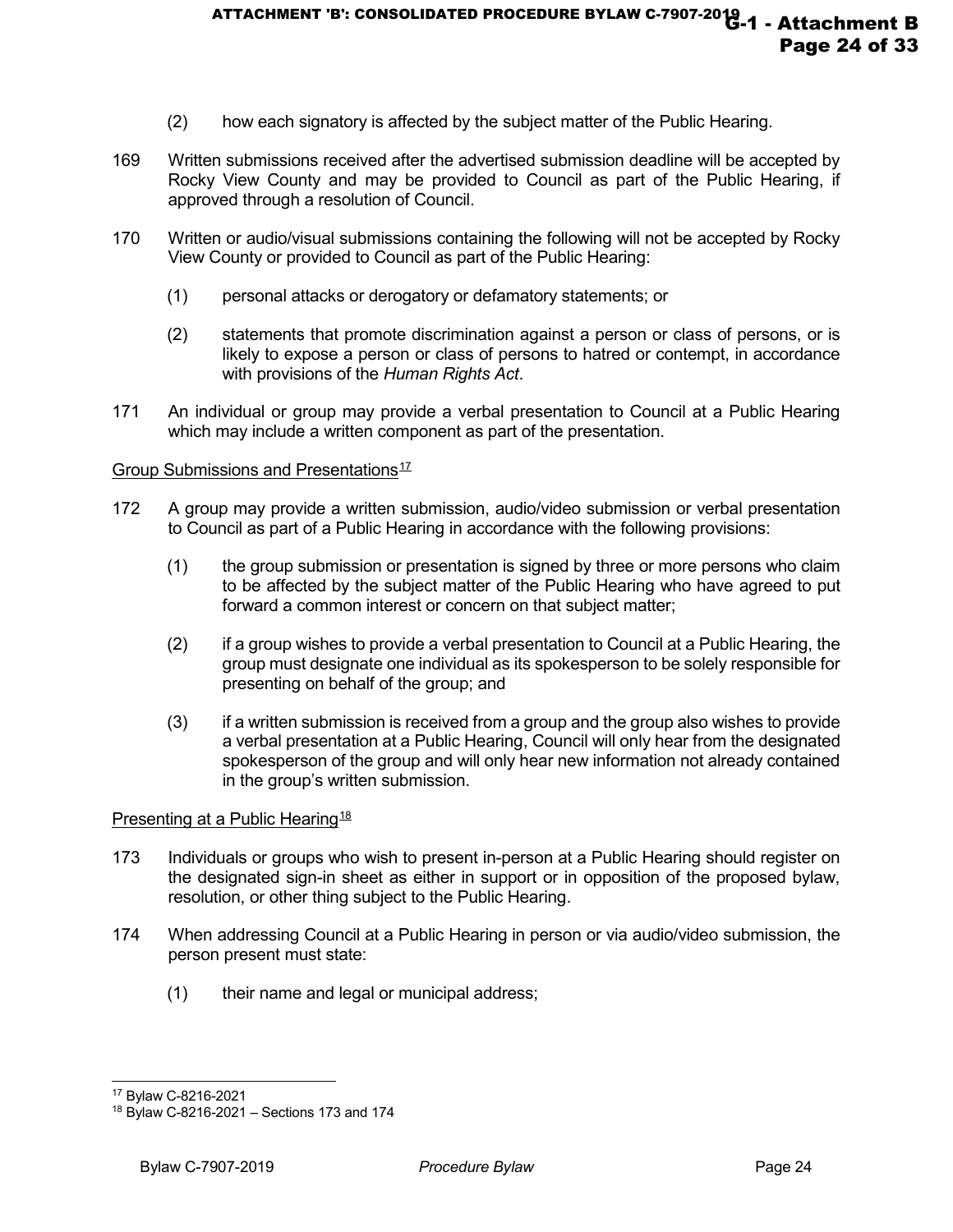- (2) an indication as to whether they are speaking on their own behalf, on behalf of another person, or on behalf of a group;
- (3) an indication as to whether they are speaking in support or in opposition to the proposed bylaw, resolution, or other thing subject to the Public Hearing;
- (4) how they are affected by the proposed bylaw, resolution, or other thing subject to the Public Hearing; and must
- (5) address the Chair when responding to questions or providing information.
- 175 An individual may authorize another individual to present on their behalf if such authorization is provided in writing and proof of such can be provided at the Public Hearing.
- 176 An individual or group may present only once at a Public Hearing.
- 177 Presentations may include electronic components such as photos, videos, maps, PowerPoint presentations, written presentations. All presentation materials used at a Public Hearing form part of the public record and will be collected by Rocky View County and provided to the public upon request.

#### Public Hearing Procedures

- 178 The Chair calls for a motion to open the Public Hearing and notes the time that the Public Hearing is opened.
- 179 The Chair reminds any individual or group that wishes to present at the Public Hearing to register on the designated sign-in sheet either in support or in opposition of the proposed bylaw, resolution, or other thing subject to the Public Hearing.
- 180 The Chair announces that the Public Hearing is being recorded and live-streamed and will be available to view by the public.
- 181 The Chair announces that the use of audio or video recording devices and cameras by the public or press is prohibited.
- 182 The Chair provides an outline of the Public Hearing process and procedures in the following sequence:
	- (1) Staff report from Administration;
	- (2) Presentation from the applicant;
	- (3) Presentations from the public in support of the proposal;
	- (4) Presentations from the public in opposition of the proposal;
	- (5) Rebuttal presentation from the applicant limited only to the comments received or heard in opposition; and
	- (6) Final questions of Administration.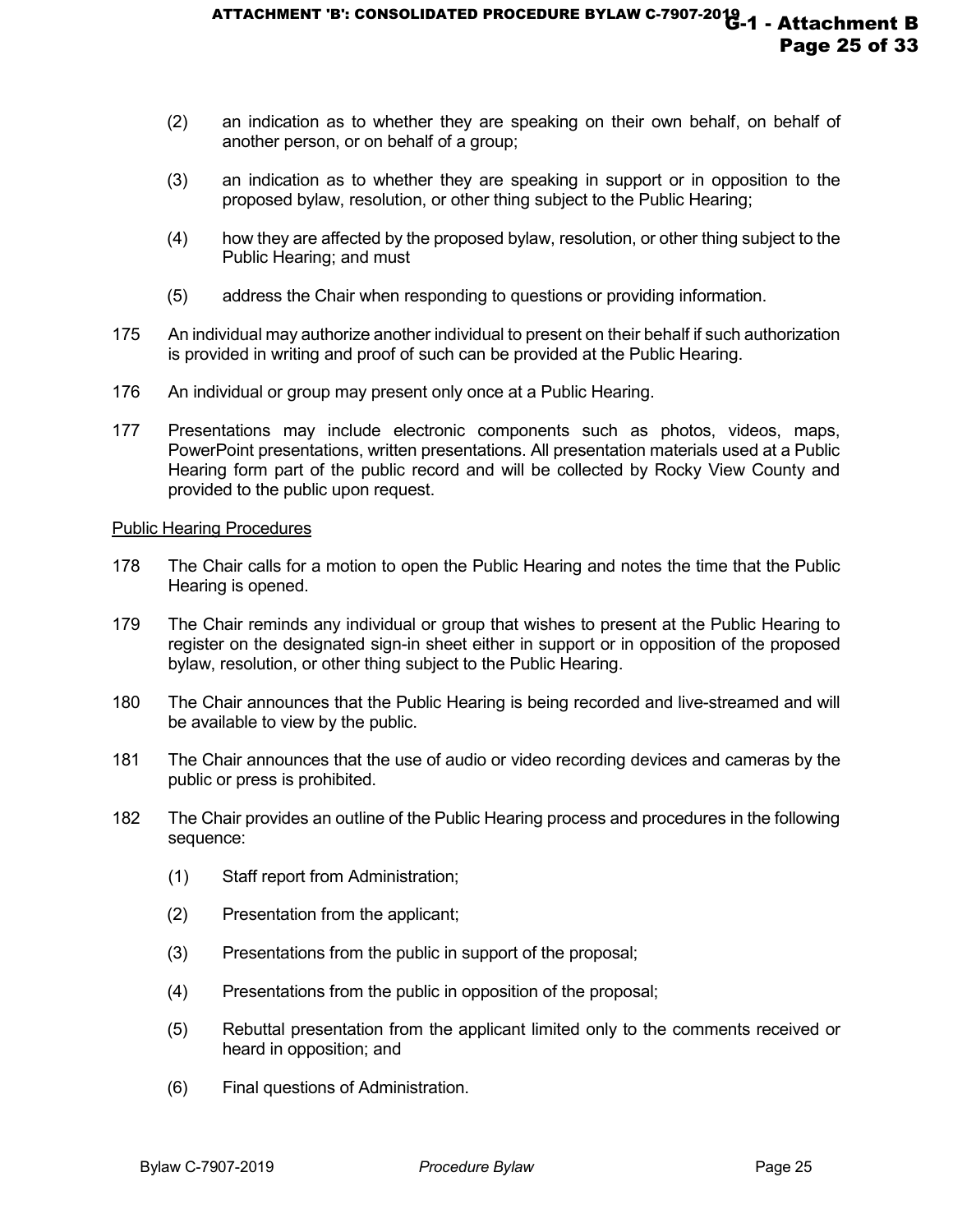- 183 The Chair calls for the staff report from Administration to introduce the proposed bylaw, resolution, or other thing subject to the Public Hearing.
	- (1) Questions of clarification from Members to Administration are permitted by the Chair during this portion of the Public Hearing.
- 184 Following the staff report from Administration, the Chair calls for the applicant to present their application.
	- (1) Presentations from the applicant are limited to a maximum of 20 minutes unless Council passes a motion to extend the presentation time limit.
	- (2) Questions of clarification from Members to the applicant are permitted by the Chair during this portion of the Public Hearing.
- 185 Following the presentation from the applicant, the Chair calls for presentations from the public, either in support or in opposition to the proposed bylaw, resolution, or other thing subject to the Public Hearing.<sup>[19](#page-25-0)</sup>
	- (1) Presentations including audio/video submissions from individuals, whether in support or opposition, are limited to a maximum of five minutes, unless a motion is passed by Council to extend the presentation time limit.
	- (2) Presentations including audio/video submissions from groups, whether in support or opposition, are limited to a maximum of 5 minutes, unless a motion is passed by Council to extend the presentation time limit.
	- (3) Public presentations begin with those in support and the Chair calls for any audio/video submissions to be played. After any audio/video submissions have been played, the Chair calls upon the individuals or groups that have registered to present in support on the designated sign-in sheet in the order that they appear on the list.
	- (4) After every individual or group that registered to present in support is provided an opportunity to present, the Chair asks three times whether anyone else wishes to present in support and provides them an opportunity to present.
	- (5) After the public presentations in support have concluded, the Chair calls for any audio/video submissions to be played in opposition. After any audio/video submissions have been played, the Chair calls upon the individuals or groups that have registered to present in opposition on the designated sign-in sheet in the order that they appear on the list.
	- (6) After every individual or group that registered to present in opposition is provided an opportunity to present, the Chair asks three times whether anyone else wishes to present in opposition and provides them an opportunity to present.
	- (7) Questions of clarification from Members to the public presenters, whether in support or opposition, are only permitted by the Chair during this portion of the Public Hearing.

<span id="page-25-0"></span><sup>-</sup> $19$  Bylaw C-8216-2021 – Subsections 1, 2, 3 and 5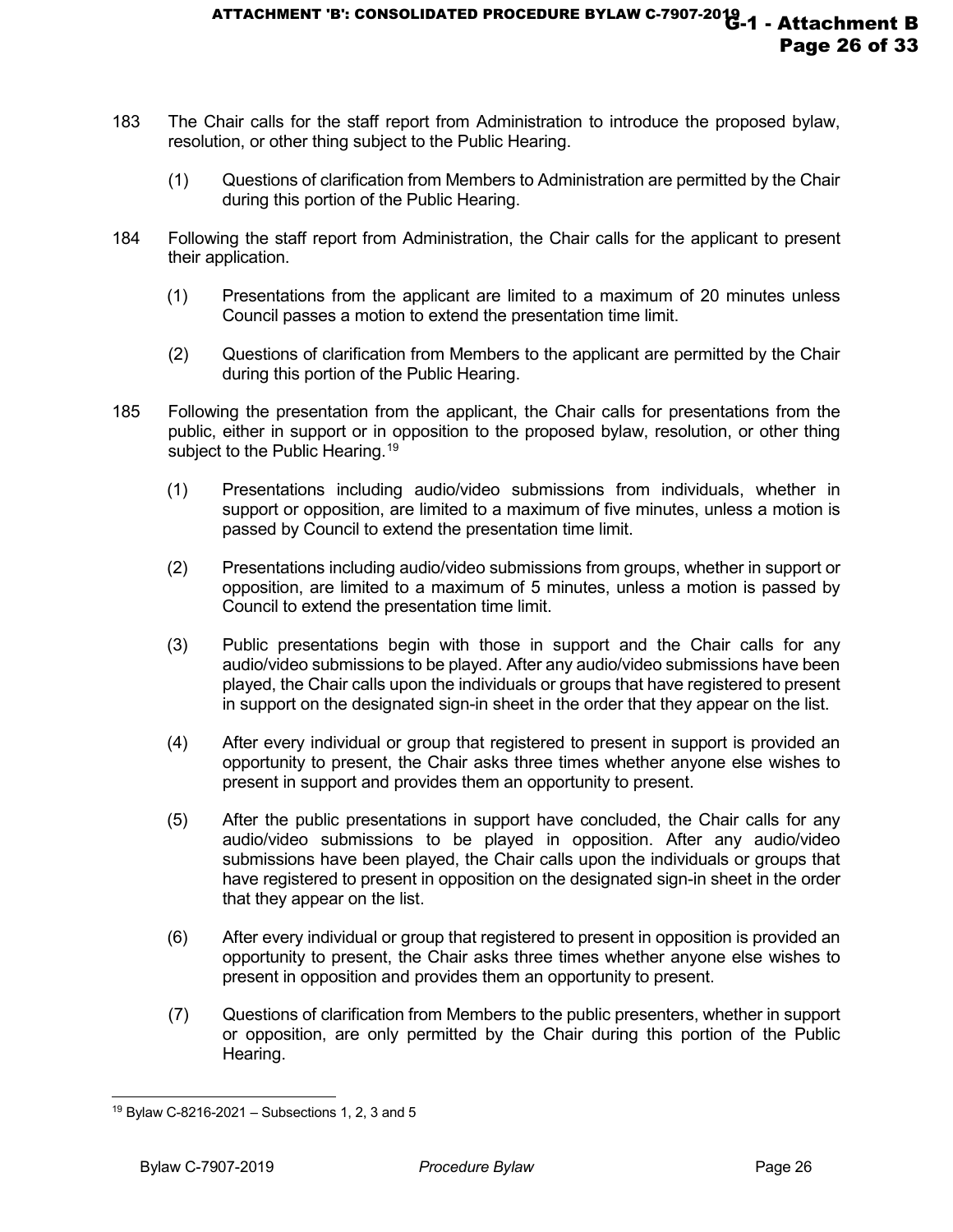- 186 Following the public presentation in support and in opposition, the Chair invites the applicant to provide a rebuttal to any points raised in opposition to their application either in a written submission or presentation provided at the Public Hearing.
	- (1) The rebuttal by the applicant is limited to a maximum of 10 minutes, unless a motion is passed by Council to extend the presentation time limit.
	- (2) The Chair allows questions of clarification from Members to the applicant during this portion of the Public Hearing only in regards to the information provided by the applicant during their rebuttal.
- 187 Following the rebuttal from the applicant, the Chair allows for any final questions from Members to Administration.
- 188 The Chair calls for a motion to close the Public Hearing and notes the time that the Public Hearing is closed. The Public Hearing must be closed before Council votes on the proposed bylaw, resolution, or other thing subject to the Public Hearing.
- 189 Pursuant to the *Municipal Government Act*, Members who are absent for the whole Public Hearing must abstain from voting on the matter. Members who are absent for part of the Public Hearing may abstain from voting on the matter.
	- (1) If the number of Members present at the Meeting is less than Quorum after those Members have abstained from voting, the debate and vote is postponed until the next Regular Council Meeting.

#### **Bylaws**

#### Bylaw Requirements and Introducing Bylaws

- 190 Proposed bylaws must:
	- (1) be assigned a unique bylaw number and provide a concise title indicating the general purpose of the bylaw;
	- (2) be given or have had the opportunity to review the full text of the proposed bylaw before considering a motion for first reading of the bylaw;
	- (3) if amended, be presented as amended in its entirety to all Members present at the meeting prior to consideration of subsequent readings of the bylaw;
	- (4) amendments to a bylaw may only be made prior to consideration of third reading of the bylaw;
	- (5) pursuant to the *Municipal Government* Act, be provided three separate and distinct readings and not be provided more than two readings at one Meeting unless the Members present unanimously pass a motion to authorize third reading at that Meeting; and
	- (6) any bylaw that fails to receive unanimous authorization for third reading will be included on the Agenda of the next Regular Council Meeting, or on the agenda of a Special Council Meeting, for consideration of third reading.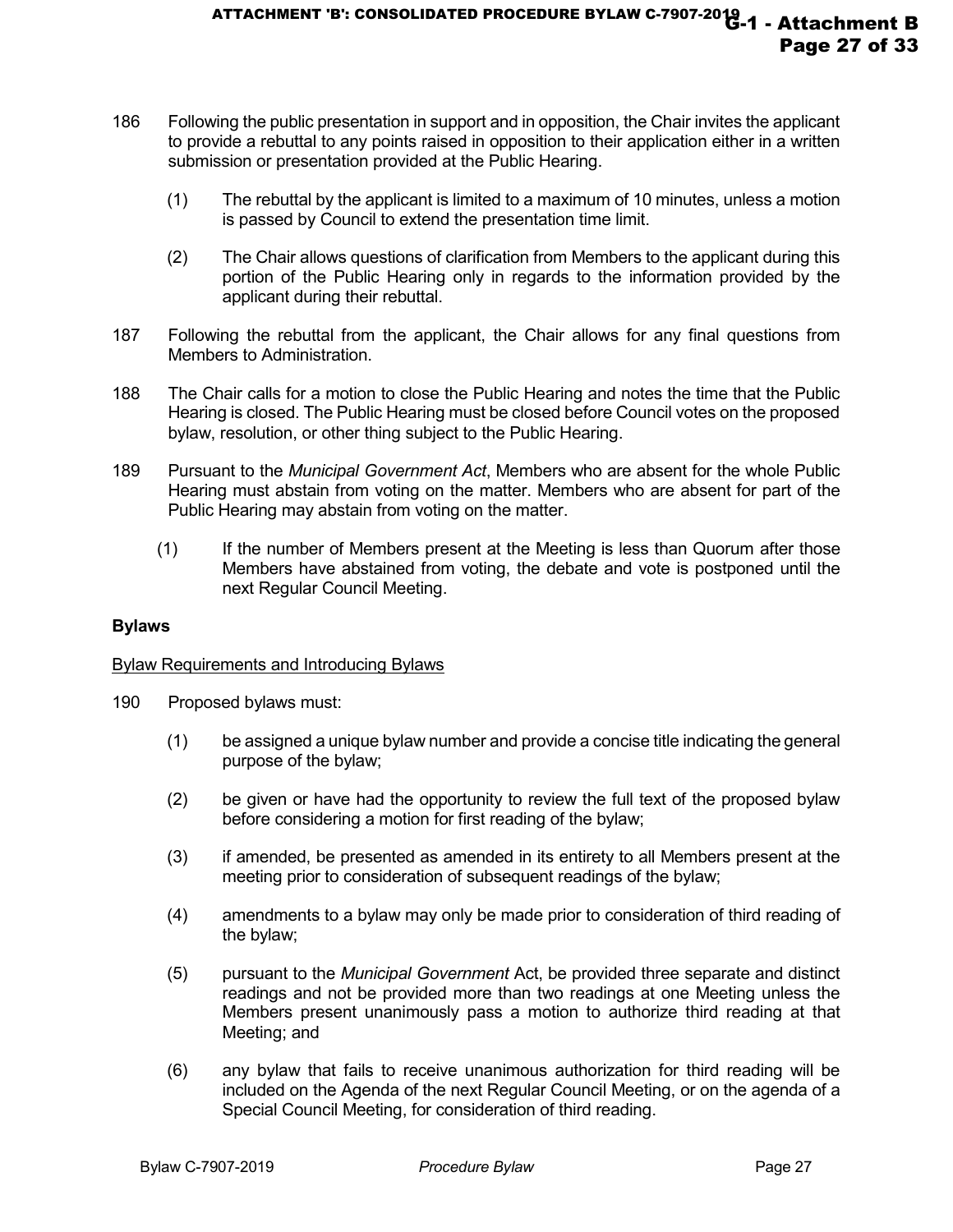191 For bylaws that do not require a statutory Public Hearing, Administration will provide an introduction to the proposed bylaw prior to consideration of first reading of the bylaw.

#### Bylaws Requiring a Statutory Public Hearing<sup>[20](#page-27-0)</sup>

- 192 For bylaws that require a statutory Public Hearing, Administration will provide an introduction to the proposed bylaw prior to consideration of first reading of the bylaw and prior to the Public Hearing for the proposed bylaw.
- 193 First reading of a bylaw is without amendment or debate.
- 194 Any proposed amendments to a bylaw must be made in the form of a motion and be put to a vote. Amendments passed are incorporated into the bylaw at second and third readings of the bylaw.
- 195 After all proposed amendments have been voted on and either passed or defeated, the Chair calls for a vote on second and third reading of the bylaw or second and third reading of the bylaw as amended, if applicable.
- 196 Once a bylaw receives first reading, Administration establishes a date and time to hold the Public Hearing on the bylaw. The Public Hearing must be held before consideration of second reading of the bylaw.
- 197 If a bylaw does not receive first reading, the bylaw does not proceed to a Public Hearing and is considered defeated.

#### Bylaw Consolidations

198 The Chief Administrative Officer is authorized to prepare consolidations of bylaws as required from time to time pursuant to the *Municipal Government Act*.

#### **Severability**

199 Each provision of this Bylaw is independent of all other provisions. If any provision of this Bylaw is declared invalid for any reason by a court of competent jurisdiction, all other provisions of this Bylaw will remain valid and enforceable.

#### **Transitional**

j

- 200 Bylaw C-7295-2013, being the *Procedure Bylaw*, and all amendments thereto are repealed upon this Bylaw passing and coming into full force and effect.
- 201 Bylaw C-7907-2019, being the *Procedure Bylaw*, is passed when it receives third reading and is signed in accordance with the *Municipal Government Act*.
- 202 Bylaw C-7907-2019, being the *Procedure Bylaw*, comes into full force and effect on September 1, 2019.

<span id="page-27-0"></span><sup>20</sup> Sections 193, 194 and 195 amended with Bylaw C-8071-2020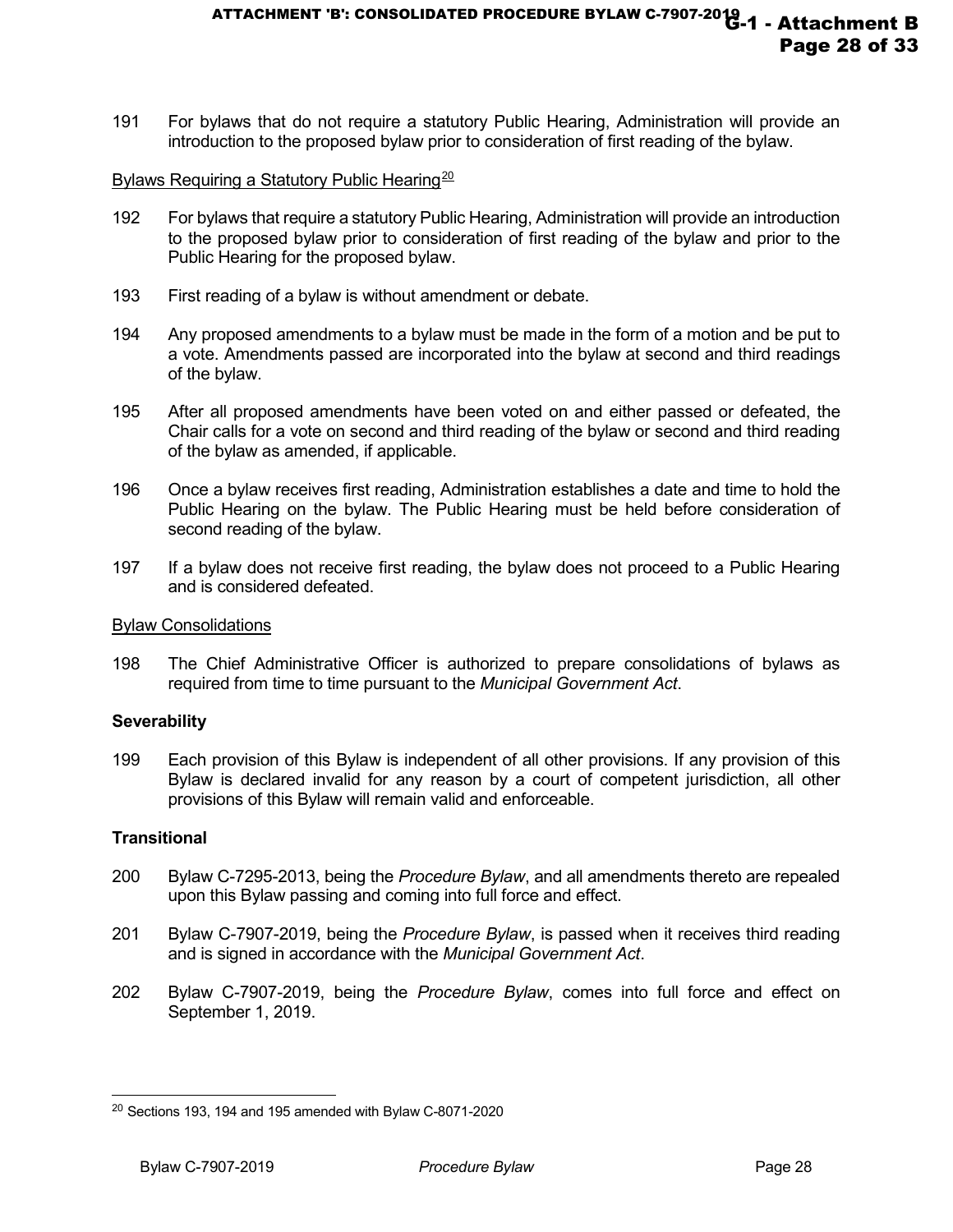# ATTACHMENT 'B': CONSOLIDATED PROCEDURE BYLAW C-7907-2019 -1 - Attachment B Page 29 of 33

| READ A FIRST TIME IN COUNCIL this           | 23rd day of July, 2019 |
|---------------------------------------------|------------------------|
| READ A SECOND TIME IN COUNCIL this          | 23rd day of July, 2019 |
| UNANIMOUS PERMISSION FOR THIRD READING this | 23rd day of July, 2019 |
| READ A THIRD TIME IN COUNCIL this           | 23rd day of July, 2019 |

"Greg Boehlke"

\_\_\_\_\_\_\_\_\_\_\_\_\_\_\_\_\_\_\_\_\_\_\_\_\_\_\_\_\_\_\_ **Mayor** 

"Charlotte Satink"

\_\_\_\_\_\_\_\_\_\_\_\_\_\_\_\_\_\_\_\_\_\_\_\_\_\_\_\_\_\_\_ CAO or Designate

August 30, 2019

\_\_\_\_\_\_\_\_\_\_\_\_\_\_\_\_\_\_\_\_\_\_\_\_\_\_\_\_\_\_\_ Date Bylaw Signed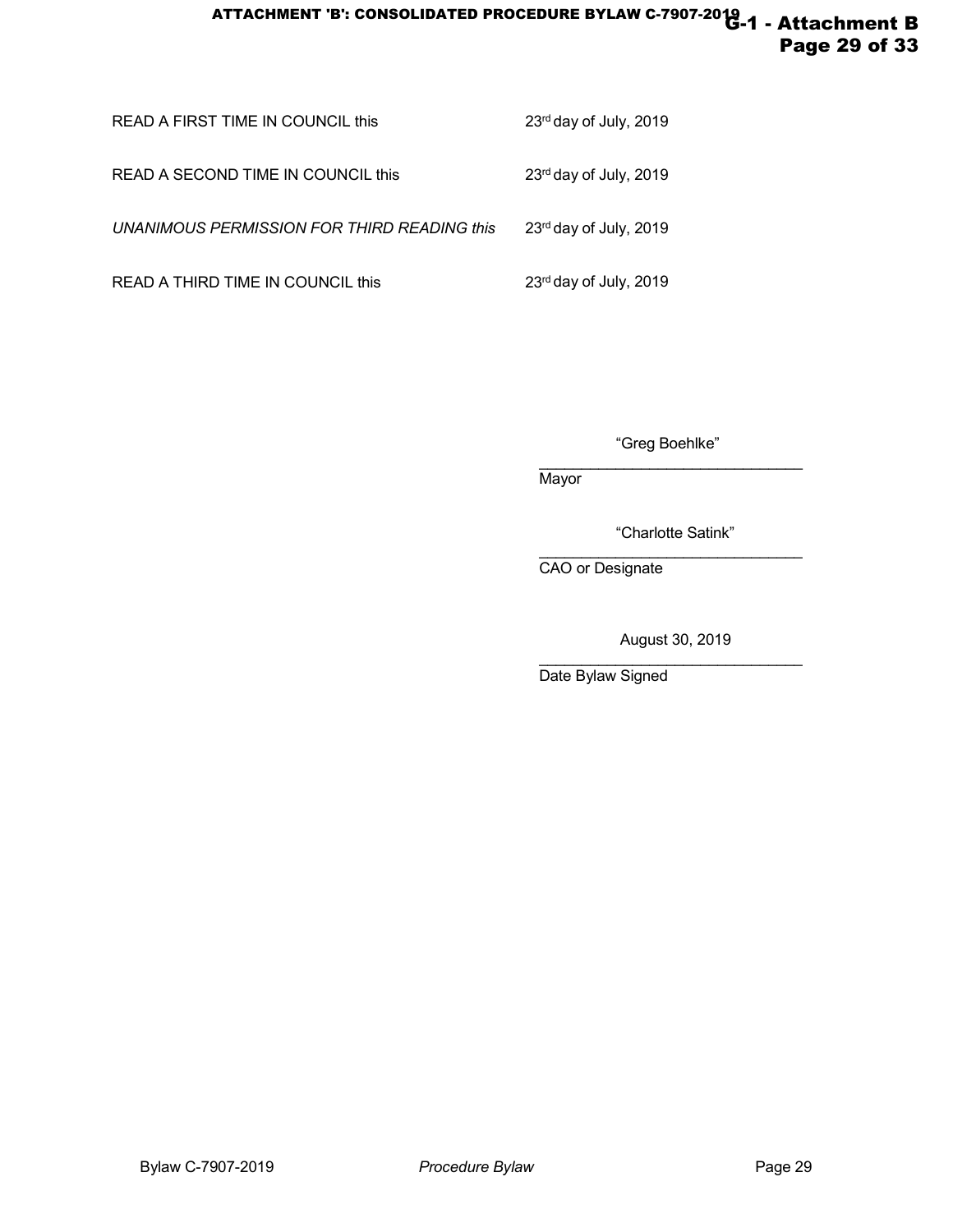# **Bylaw C-7907-2019**

# **Schedule 'A' – Definitions**

- 1 **"Administration"** means the operations and staff under the direction of the Chief Administrative Officer.
- 2 **"Agenda"** means the list of items and orders of business for a Meeting along with their associated reports, attachments, appendices, and other materials.
- 3 **"Bylaw"** means a Bylaw of Rocky View County.
- 4 **"Chair"** means the person with the authority to preside over a Meeting and direct the proceedings and conduct of that Meeting.
- 5 **"Clear Majority"** means more than half of the votes of the Members present at the meeting who are not required or permitted to abstain from voting. For example, if 9 votes are cast, the Clear Majority (more than 4.5) is 5.
- 6 **"Closed Session"** means a meeting or part of a meeting that is closed to the public in accordance with the *Municipal Government Act* and the *Freedom of Information and Protection of Privacy Act*, or as allowed under any other enactment.
- 7 **"***Code of Conduct Bylaw***"** means, as the context requires, either Rocky View County Bylaw C-7768-2018, being the *Council Code of Conduct*, or Rocky View County Bylaw C-7855-2018, being the *Board and Committee Code of Conduct Bylaw*, as amended or replaced from to time
- 8 **"Committee"** means a Committee, Board, or other body of Rocky View County established by Council and with Members appointed by Council.
- 9 **"Council"** means the duly elected Council of Rocky View County and includes the Mayor, Deputy Mayor, and all Councillors.<sup>[21](#page-29-0)</sup>
- 10 **"Councillor"** means a duly elected member of Council and includes the Mayor, Deputy Mayor, and all Councillors.<sup>[22](#page-29-1)</sup>
- 11 **"County"** means Rocky View County.
- 12 **"Chief Administrative Officer"** means the Chief Administrative Officer of Rocky View County pursuant to the *Municipal Government Act* or their authorized delegate.
- 13 **"Deputy Mayor"** means the deputy chief elected official appointed under section 152 of the *Municipal Government Act*. [23](#page-29-2)

j <sup>21</sup> Bylaw C-8213-2021

<span id="page-29-1"></span><span id="page-29-0"></span><sup>22</sup> Bylaw C-8213-2021

<span id="page-29-2"></span><sup>23</sup> Bylaw C-8213-2021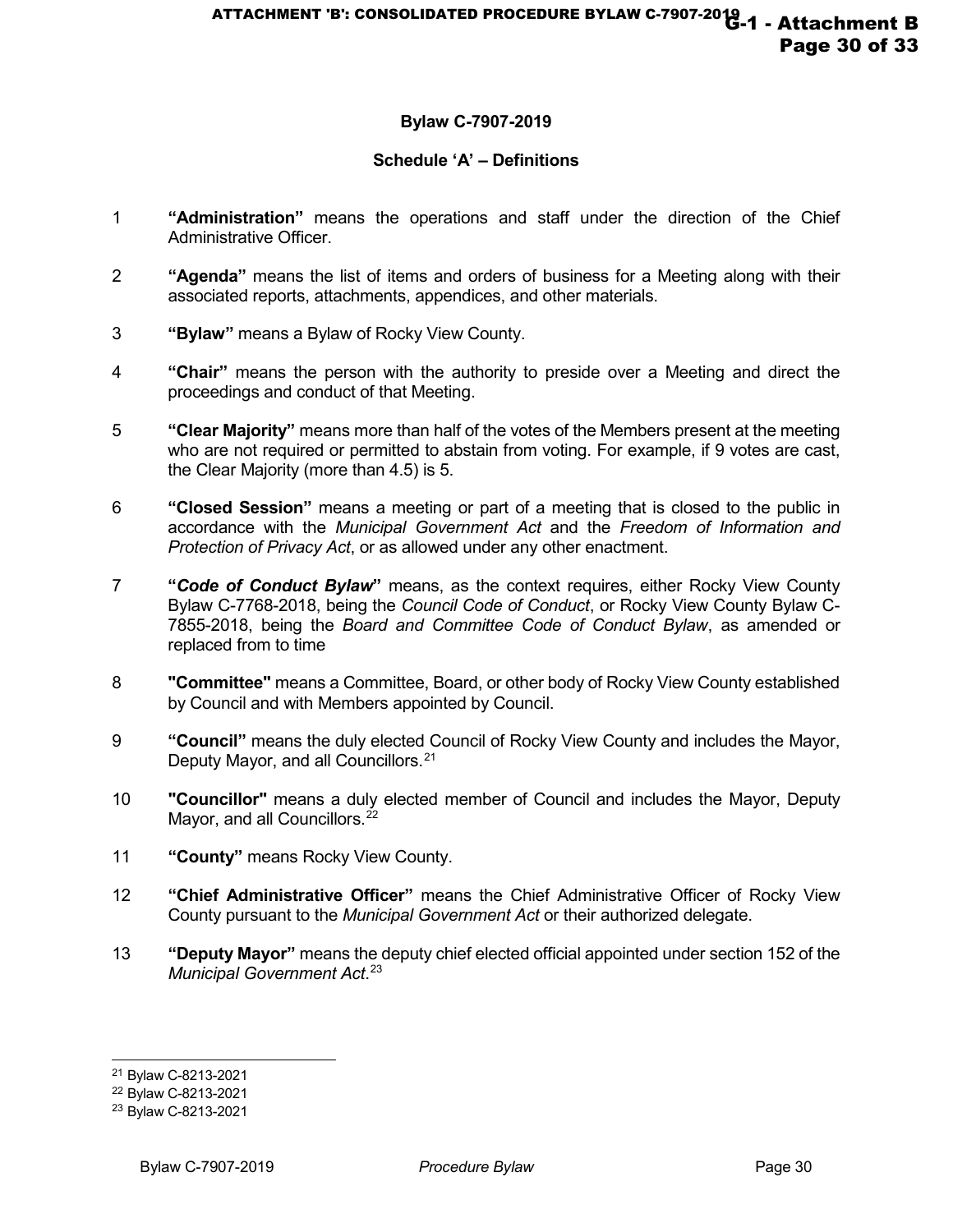- 14 **"Election"** means a General Election as defined and held pursuant to the *Local Authorities Election Act*, RSA 2000, c E-21, as amended or replaced from time to time, and does not include a by-election or a vote on a bylaw or question.
- 15 **"Emergent Business"** means a time-sensitive matter that requires immediate and urgent consideration by Council or a Committee.
- 16 *"Freedom of Information and Protection of Privacy Act"* means the *Freedom of Information and Protection of Privacy Act,* RSA 2000, c F-25 as amended or replaced from time to time.
- 17 **"Group"** means three or more persons with a common interest in a matter before Council or a Committee, one of whom is designated as the spokesperson for the group and is solely responsible for presenting on behalf of the group.
- 18 **"Majority"** means more than half of the Members present.
- 19 **"Mayor"** means the person elected or appointed as chief elected official under section 150 of the *Municipal Government Act*. [24](#page-30-0)
- 20 **"Meeting"** means an Organizational, Regular, or Special Meeting of Council or a Committee.
- 21 **"Member**" means either:
	- (1) a Councillor; or
	- (2) a person appointed by Council to a Committee.
- 22 **"Minutes"** means the written record of the proceedings and decisions of a Meeting.
- 23 **"Motion"** means a proposal for action by Council or a Committee.
- 24 **"***Municipal Government Act***"** means the *Municipal Government Act*, RSA 2000, c M-26, as amended or replaced from time to time.
- 25 **"Organizational Meeting"** is an Organizational Meeting of Council held pursuant to the *Municipal Government Act*.
- 26 **"Pecuniary Interest"** means a pecuniary interest as contemplated in the *Municipal Government Act* or Rocky View County Bylaw C-7855-2018, being the *Board and Committee Code of Conduct Bylaw*, as amended or replaced from time to time.
- 27 **"Point of Information"** means a request raised by a Member directed through the Chair to another Member or to Administration for information relevant to the business at hand but not related to a Point of Order.

j

<span id="page-30-0"></span><sup>24</sup> Bylaw C-8213-2021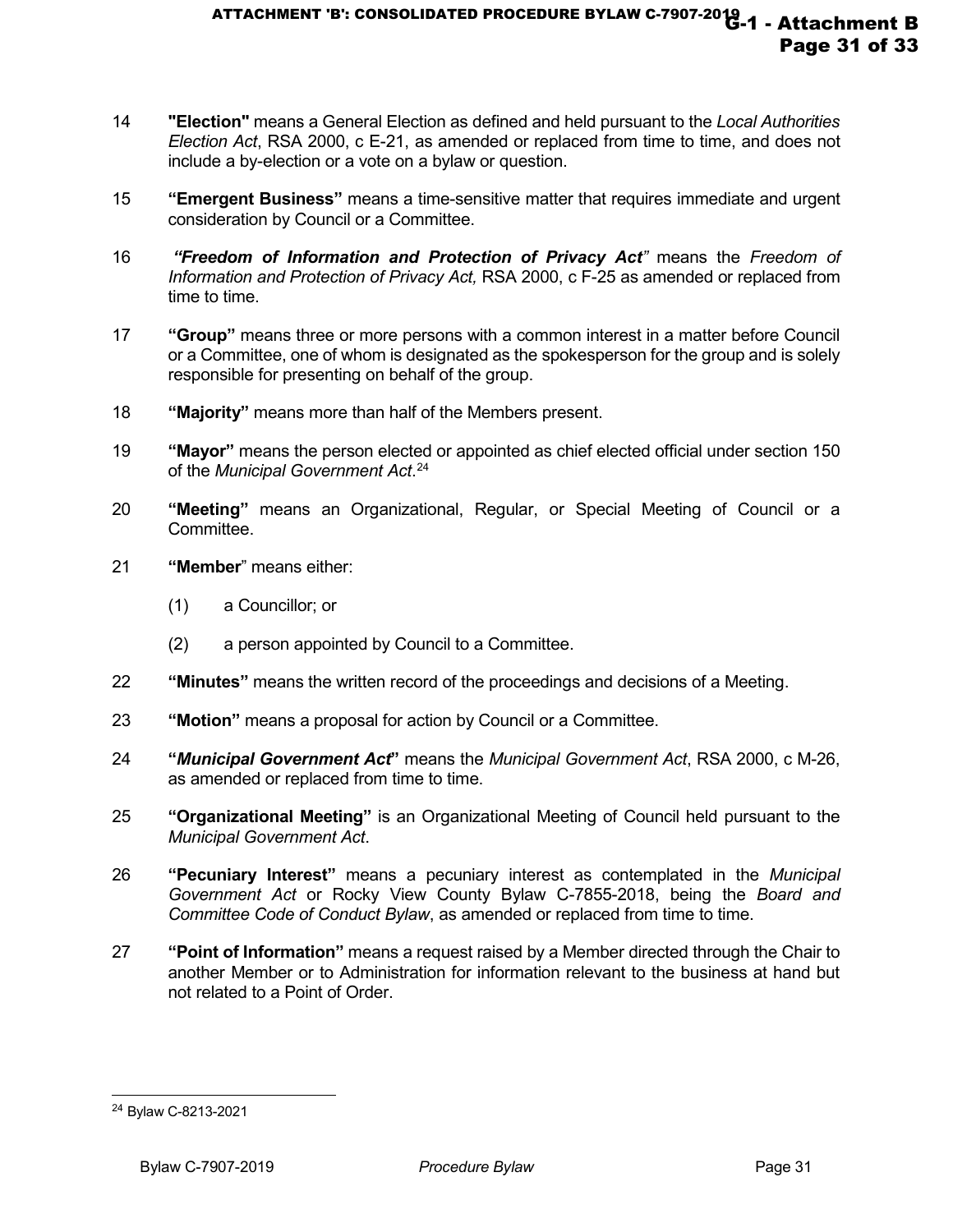- 28 **"Point of Order"** means a question or concern raised by a Member directed to the Chair to call attention to any departure from the Procedure Bylaw or to obtain information on a matter of procedure bearing on the business at hand in order to assist a Member to make an appropriate motion or to understand the parliamentary situation or the effect of a motion. When raising a Point of Order, the Member must verbally state what the departure from the Procedure Bylaw is.
- 29 **"Point of Privilege"** means a matter that is not related to the pending business and has to do with special matters of immediate and overriding importance which, without debate, should be allowed to interrupt the consideration of anything else. It affects Council or Committee collectively or the conduct of individual Members and includes, but is not limited to, the following:
	- (1) The comfort of Members;
	- (2) The conduct of Members;
	- (3) The conduct of Administration;
	- (4) The conduct of members of the public in attendance at the meeting; or
	- (5) The reputation of members or of Council or a Committee as a whole.
- 30 **"Public Hearing"** means a Public Hearing held pursuant to the *Municipal Government Act*  or any other legislation, whether statutory or non-statutory.
- 31 **"Quorum"** is the minimum number of members who must be present at a Meeting to conduct business and is the Majority of Members. For example, Quorum for Council is five Members.
- 32 **"Regular Meeting"** is a Regular Meeting of Council held pursuant to the *Municipal Government Act* or a Regular Meeting of a Committee held pursuant to Rocky View County *Bylaw C-7840-2018*, being the *Boards and Committees Bylaw*, as amended or replaced from time to time.
- 33 **"Resolution"** is a declaration of Council or a Committee's intention with respect to a particular matter at a specific time.
- 34 **"Special Meeting"** is a Special Meeting of Council held pursuant to the *Municipal Government Act* or a Special Meeting of a Committee held pursuant to Rocky View County Bylaw C-7840-2018, being the *Boards and Committees Bylaw*, as amended or replaced from time to time.
- 35 **"Special Resolution"** means a Resolution requiring at least two-thirds of the Members present at the Meeting who are not required or allowed by statute to abstain from voting on the Motion to vote in the affirmative. For example, if 9 votes are cast, a Special Resolution requires 6 votes.
- 36 **"Stand at Ease"** means a brief pause called by the Chair of a Meeting without a declaration of a recess and Members must remain in their places.